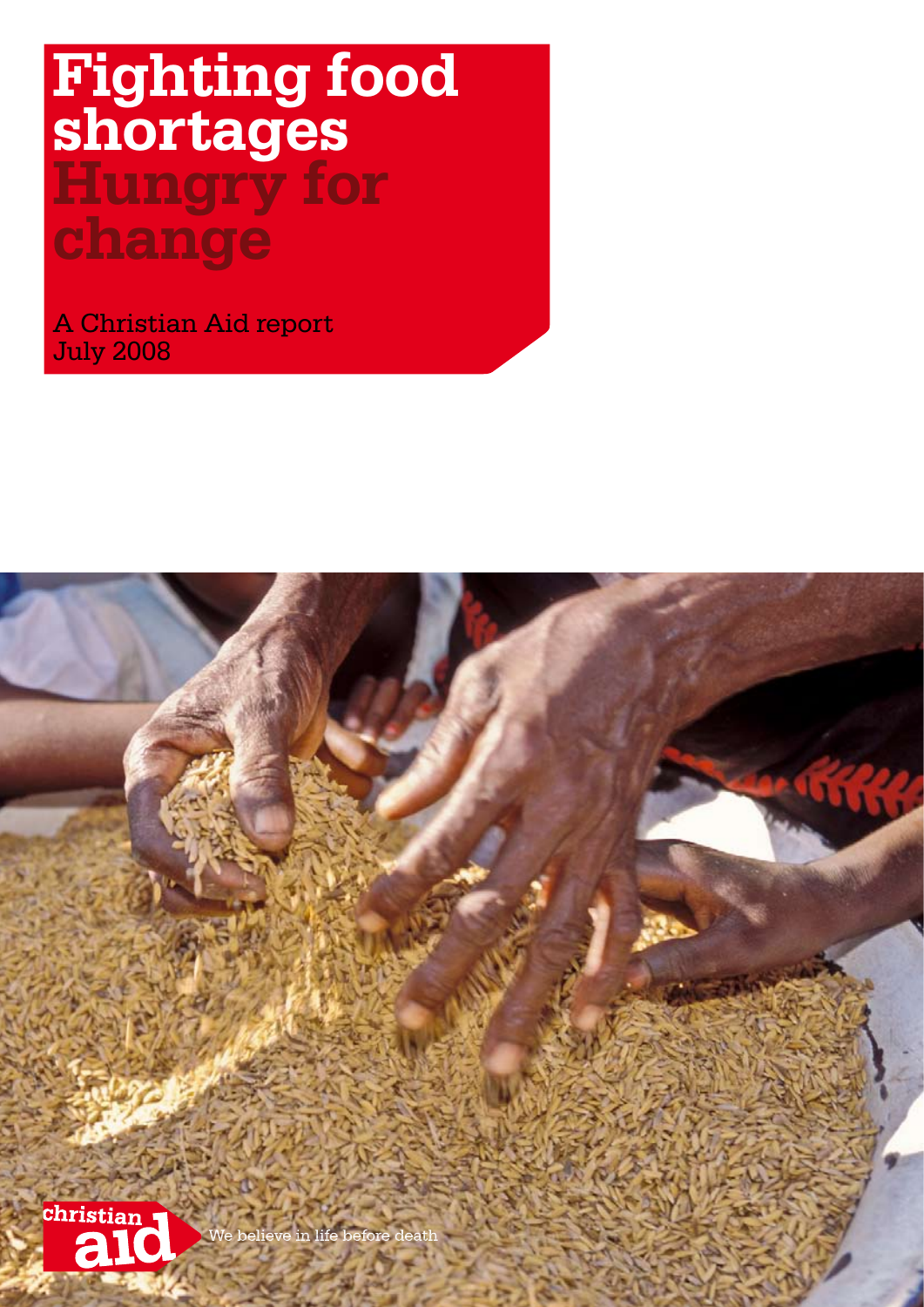### Introduction 1 and 1 and 1 and 1 and 1 and 1 and 1 and 1 and 1 and 1 and 1 and 1 and 1 and 1 and 1 and 1 and 1  $\geq$ Causes of the crisis 2 Why now? Market trends and the contract of the contract of the contract of the contract of the contract of the contract of the contract of the contract of the contract of the contract of the contract of the contract of the contract Mapping the future 5<br>Recommendations 6 Recommendations The essential measures 6 Endnotes 8

### **Africa**

| <b>Burkina Faso</b>          | 11 |
|------------------------------|----|
| Democratic Republic of Congo | 12 |
| Egypt                        | 13 |
| Ethiopia                     | 14 |
| Kenya                        | 15 |
| Malawi                       | 16 |

### Asia

| 18 |
|----|
| 19 |
| 20 |
| 21 |
| 22 |
| 23 |
|    |

### Latin America and the Caribbean

| Guatemala    | 25 |
|--------------|----|
| <b>Haiti</b> | 26 |
|              |    |

### **Endnotes**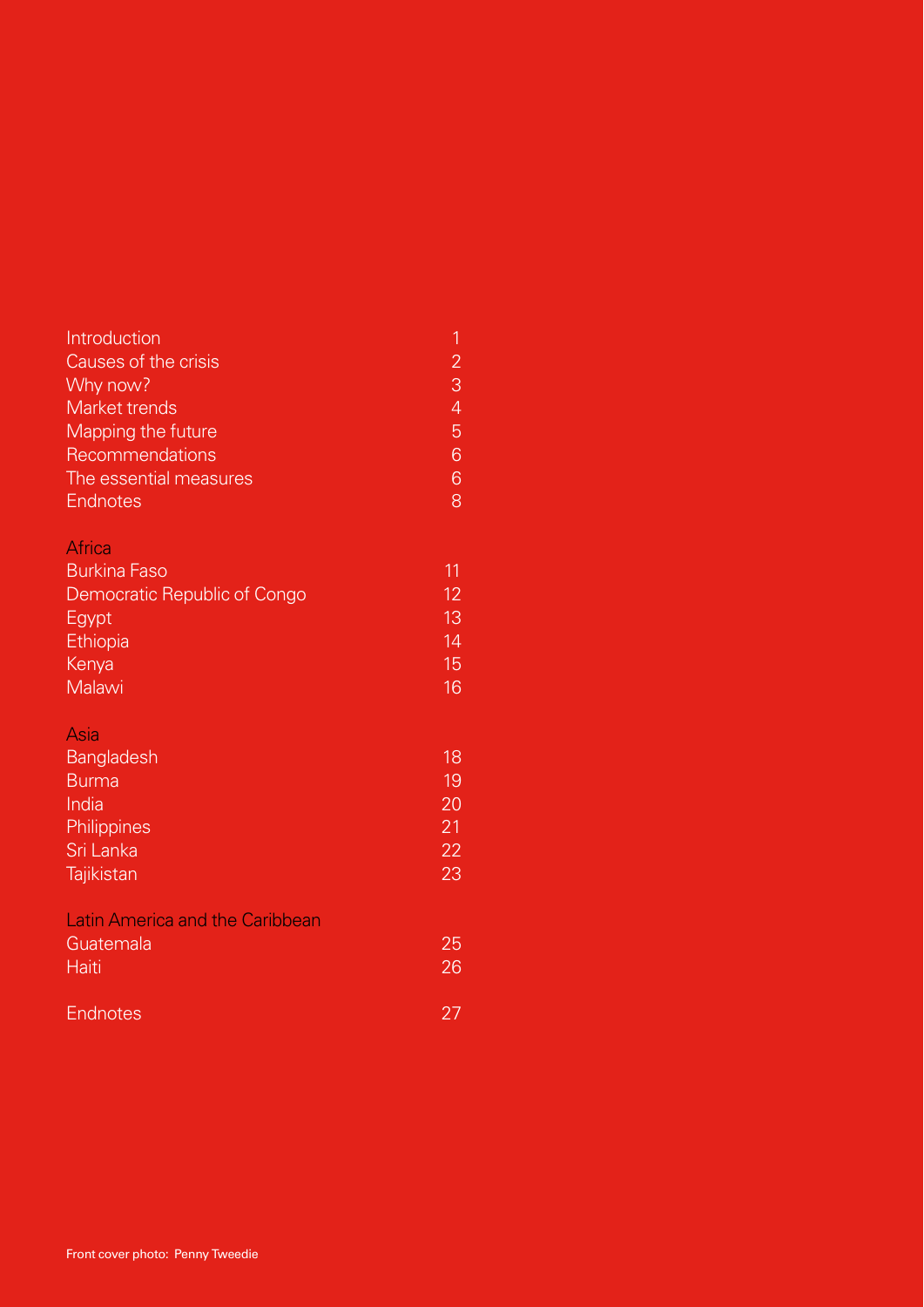## Introduction

It's been called the silent tsunami $1 -$  the global food crisis that is adding inexorably to starvation's daily death toll. With 862 million people in the world already malnourished,<sup>2</sup> rocketing food prices are pushing another 100 million people into dire poverty.<sup>3</sup>

Weakened by want, they too will be at risk of the diseases that prey on the hungry, and account for the 25,000 deaths<sup>4</sup> each day that take place at present from hunger-related causes.

This is a crisis of man's making, not nature. Last year, according to the Food and Agriculture Organisation of the United Nations (FAO), there was enough food grown to meet the nutritional needs of every person on the planet.<sup>5</sup>

A 'perfect storm' has now arisen, however, in which underlying long-term problems affecting agricultural production have been exacerbated by other factors, sending global food prices soaring and causing acute shortages of staple foods in at least 37 countries.<sup>6</sup>

The FAO has warned that US\$30 billion a year is needed to avert further shortages.<sup>7</sup> As well as humanitarian concerns, there are security implications too. With food riots in more than 30 countries,<sup>8</sup> the FAO fears the very real prospect of conflict over food resources.

As ever, it is the world's poor who are being hit the hardest. As much as 70 per cent, and sometimes more, of their already meagre incomes must now go on feeding themselves and their families.<sup>9</sup> The plight of the very poorest, such as slum-dwellers, the displaced and those with HIV, is of particular concern.

One major long-term cause of the shortages is that, in return for trade and aid, poor countries have been forced by wealthy governments, and international financial institutions, to accept a raft of trade liberalisation measures that have had a ruinous effect on their ability to feed themselves.

As the international community struggles for a solution to the present crisis, Christian Aid believes that fundamental changes are needed to the manner in which the international community seeks to influence agricultural and trade policies in the developing world.

Policies that govern international trade and the lending of money to developing countries, and underpin pledges of support and assistance, must be radically reviewed. Nothing less than a pro-poor revolution in agricultural thinking is needed now to prevent such emergencies recurring with remorseless regularity.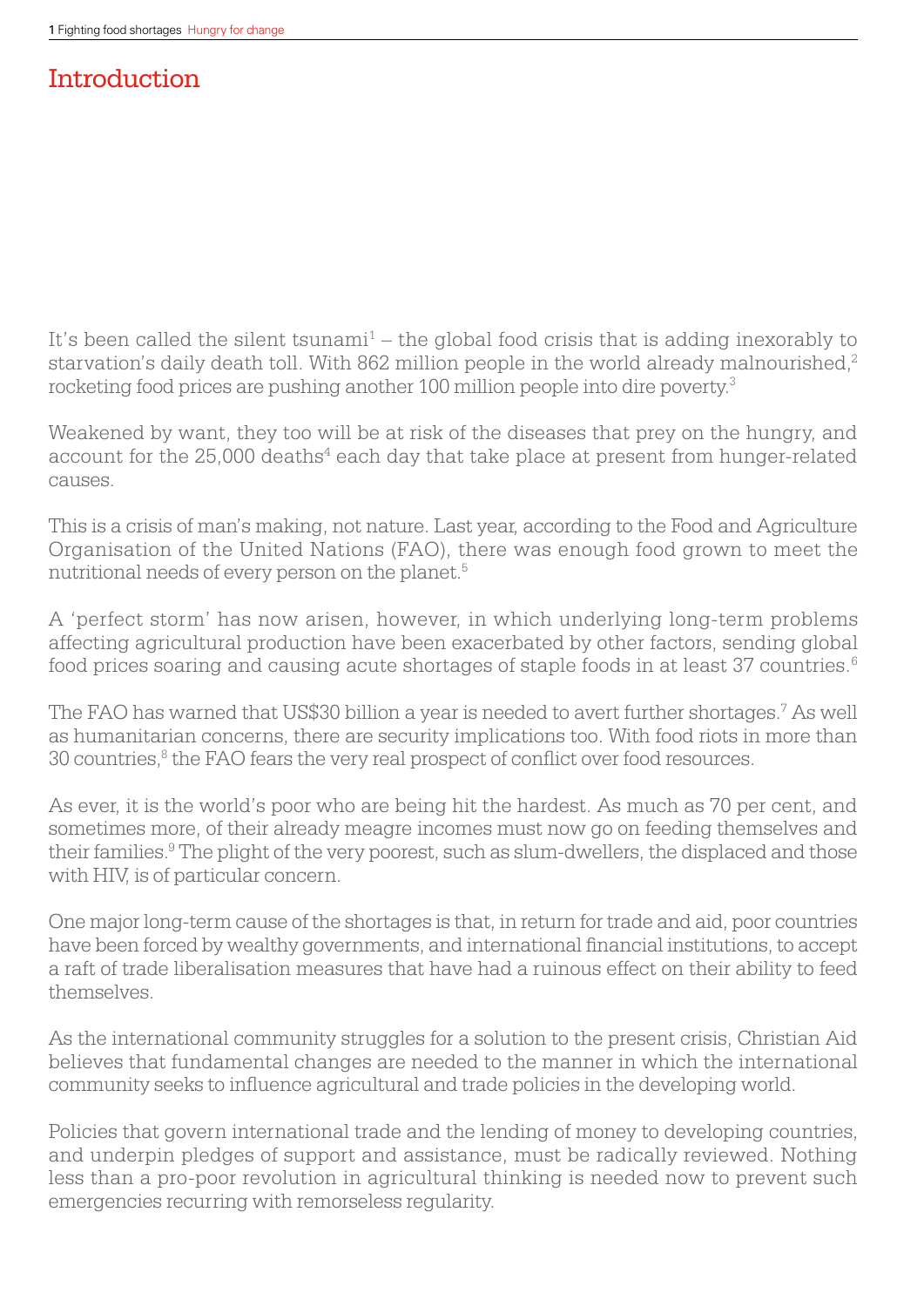### US\$30 billion a year is needed to avert future shortages and potential conflict over supplies.

### **Causes of the crisis**

The reason that a rise in global food prices matters so much to the world's poor is that many poor countries do not grow enough food. Instead they have to buy their supplies from abroad, and recently prices have more than doubled.

Even in countries that do grow sufficient food for their own needs, consumers are also facing higher prices once other factors such as rising transport costs come into play. In the first three months of 2008 all major food commodities hit their highest price in real terms for nearly 30 years.<sup>10</sup>

To understand the reason that the world's poor have been left helpless in the face of rising food prices, it is important to examine the disastrous policy decisions forced on their governments in recent years.

Imbued with a doctrinaire belief in 'free trade' as the engine of growth, rich donor nations and international financial institutions have made a number of key interventions.

### **Trade liberalisation**

This has generally been imposed as part of a package of 'reforms' demanded in return for aids and loans. Poorer countries have been forced to remove protective tariffs from agricultural produce, leaving their markets open to heavily subsidised food exports from richer nations. This system undercuts local farmers and agricultural businesses, and many have gone out of business. Donors have also forced governments to reduce subsidies on agricultural 'inputs', such as seeds and fertiliser, and lift price controls. Government agricultural boards that would once have bought stock during times of surplus to hold food in readiness for times of shortage, thus stabilising prices, have been closed down. In Malawi, for instance, any national grain surplus would once have been bought from farmers and then used as a reserve during poor harvests. More recently, however, the surplus has been sold for cash (with the assumption that it would always be possible to import grain during a crisis).<sup>11</sup>

State banks that would once have agreed loans for agricultural production have also been closed.

The Economic Partnership Agreements (EPAs) that the European Commission has endeavoured to push on African, Pacific and Caribbean countries will only exacerbate matters. In countries that have signed, these agreements will open up free trade still further, depriving governments of the necessary policy tools to protect and harness local productivity.

### **Under-investment in food production**

Twenty years ago, some 20 per cent of foreign aid spent by rich countries went to help agriculture in the developing world. By 2006 that figure had fallen to less than 3 per cent.12 Health and education projects took precedence. Spending by African governments, meanwhile, is massively tilted towards urban areas. Five years ago African heads of government committed to allocating at least 10 per cent of their budget to agriculture and rural development by 2008. This year the African Union said data from 24 countries showed that just six had reached that target. Average rural investment among the 24 was 6.6 per cent.<sup>13</sup> With food prices low for the past 30 years, there was an assumption that at times of shortage, food could always be purchased elsewhere. While this remains true – there is still enough food in the world to feed everyone – it does not take into account the volatility of world food prices, especially in times of shortage or as a result of hoarding and speculation. Poor countries dependent on imports of staple foods now find themselves without sufficient foreign exchange to pay for these imports, and are again forced to beg for special loans from the International Monetary Fund (IMF).

### **Cash crops**

With the opening up of markets, donors and corporations have promoted cash crops (such as flowers, tobacco or biofuels) for export. The most productive land is then used to grow these crops, squeezing out domestic food producers. Although the intention has been to raise the incomes of marginal producers, such crops have reduced agricultural diversity, and left countries reliant on importing staples from abroad. Investing equally in staple crop production would have reduced the risks of food shortages and enhanced opportunities for development.

Small-scale subsistence farmers – including the more vulnerable, especially women and members of marginalised groups such as ethnic minorities – have been worst hit by the effects of such policies. In the most extreme cases they have been driven off their land and denied access to water and other resources. Instead of protecting these vulnerable people, and pursuing pro-poor policies to tackle exclusion, inequality and hunger, governments have focused increasingly on 'export-led growth'.

As a result of this long-term under-investment in food production, domestic farming sectors have been weakened, and countries left over-reliant on expensive food imports.

Following the damage done to the agricultural sector, many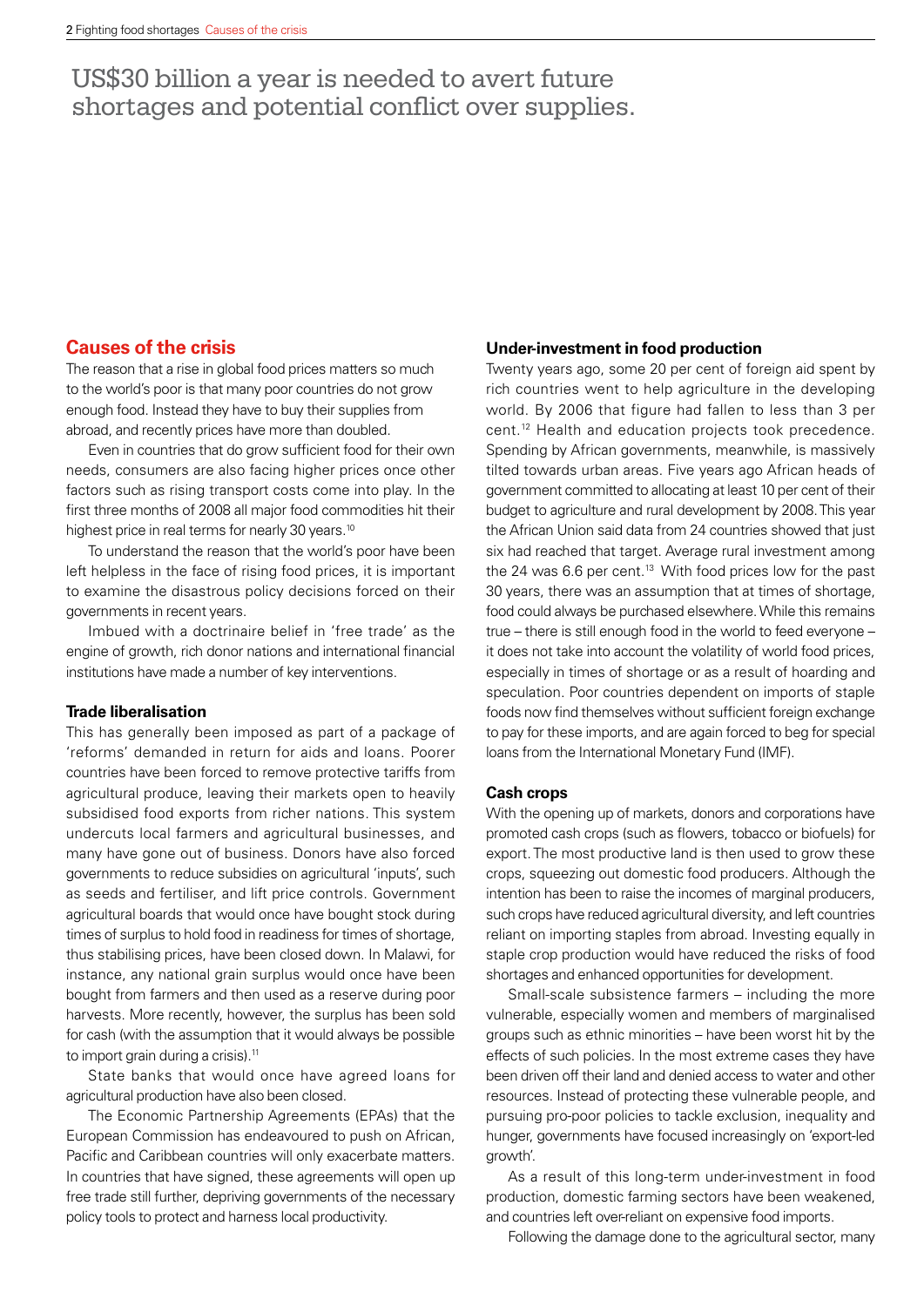## 'The world's misery index is rising.'

Josette Sheeran, executive director of the World Food Programme

farmers are in no position to respond to growing shortages when the supply of subsidised food stuffs from richer countries stops.

In poorer countries, especially in sub-Saharan Africa, which already struggled to produce enough food, agricultural production has stagnated or fallen. Some sub-Saharan countries have moved from being net food exporters to importers as a result of trade liberalisation.

Roughly 65 per cent of the population of sub-Saharan countries relies on subsistence farming,<sup>14</sup> with the typical farmer a woman with no fertiliser, no high-yield seeds, no irrigation and no medication for her livestock.15 Such farmers face real difficulties, but with the right support they can increase production and sales.

Even middle-income countries such as Guatemala and Egypt have gone from being food exporters to net importers over the past 10-15 years.

The pattern has been followed elsewhere. In Sri Lanka, food imports doubled between 1985 and 1998 following the liberalisation of agriculture, while agricultural production fell, leading to massive job losses in rural areas.16

In Jamaica, imports of vegetable oils between 1995 and 2000 were more than double the imports between 1990 and 1994, and domestic production fell by 68 per cent.<sup>17</sup>

When trade was liberalised in Haiti in the 1990s after pressure from the World Bank and the IMF, rice production slumped, precipitating a huge influx of heavily subsidised rice from the United States.<sup>18</sup>

In Ghana, where tomato cultivation was widespread, World Bank and IMF policy conditions led to the import of heavily subsidised processed tomato preserves from the EU increasing by 628 per cent between 1993 and 2003. Two local canning factories were forced to close and, according to the Interchurch Organisation for Development Cooperation, tomato growers throughout the country 'continue to face extreme hardship'.

### **Why now?**

There are several key factors precipitating the current crisis.

### **Price of oil**

The price of oil has more than doubled over the past year, pushing up transport costs as well as the costs of fertiliser, seeds, pump irrigation, food processing and other agricultural necessities. Josette Sheeran, executive director of the World

Food Programme (WFP), said recently: 'The world's misery index is rising.' She had just returned from a trip to Kenya's Rift Valley where, with agriculture already seriously disrupted by violence around the elections in December 2007, the cost of fertiliser had climbed 135 per cent in a matter of months.19 That increase, along with rising prices for seed, and continued instability, led farmers to plant only one third of the crops they planted last year. Elsewhere in the world, higher prices have simply meant less farming. 'Farmers have no access to credit, so when prices go up, they can't afford to plant,' said Ms Sheeran.

### **Climate change**

In recent years droughts and other extreme weather events have hit some of the world's main grain-exporting countries hard, as noted by the Intergovernmental Panel on Climate Change in its Fourth Assessment Report late in 2007.<sup>20</sup> In particular, poor harvests in Europe and Australia in 2006 and 2007 have led to low levels of global stocks, especially of wheat and maize. In all five of the countries in Latin America and the Caribbean currently listed as in crisis and requiring external assistance – Bolivia, Ecuador, Nicaragua, Haiti and the Dominican Republic  $-$  flooding is one of the problems to have hit farmers.<sup>21</sup> And in Central America and the Caribbean, Bangladesh and Burma, hurricanes and cyclones have destroyed entire harvests in a single day. Across sub-Saharan Africa, more erratic rainfall has led to drought and frequent crop failure. Scientists say that the evidence that the climate is changing is 'unequivocal', with greenhouse gas emissions caused by humans more than 90 per cent likely to be the main cause.<sup>22</sup>

### **Biofuels**

US demand for ethanol as fuel, which has seen production soar from 1,300 million gallons in 1997 to an estimated 6,500 million gallons in 2007,<sup>23</sup> has led to the diverting of maize from food to biofuel throughout the Americas. Today ethanol is blended into more than 50 per cent of the petrol sold in the US.<sup>24</sup> On the eve of the FAO summit in June, US Secretary of Agriculture Ed Schafer defended the use of ethanol, saying biofuel production had only contributed '2-3 per cent' to food price rises.<sup>25</sup> In May, however, John Lipsky, first deputy managing director of the IMF, said: '…biofuel policies in some advanced economies are spilling over to the price of key food items, particularly corn and soya bean. IMF estimates suggest that increased demand for biofuels accounts for 70 per cent of the increase in corn prices,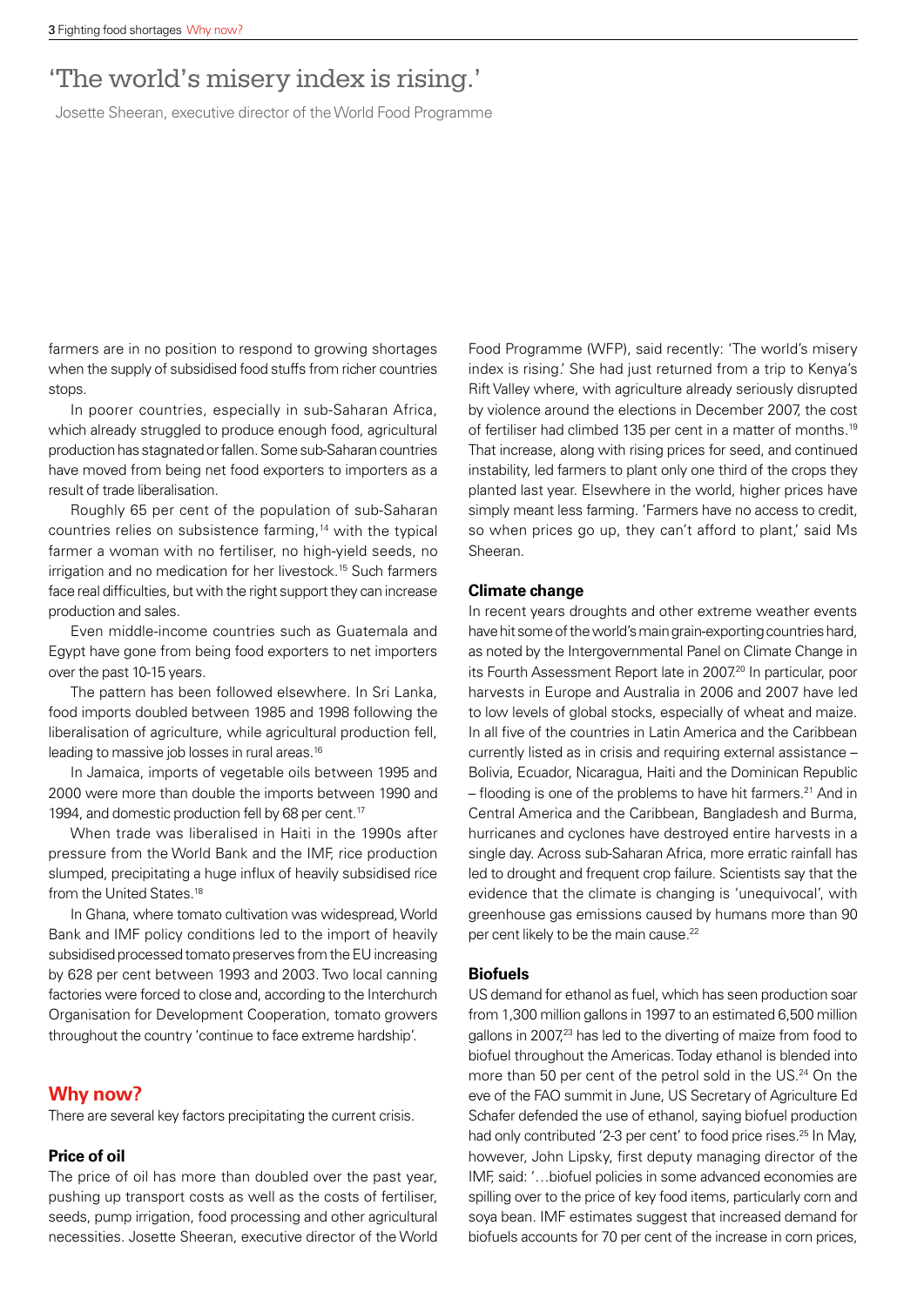### 'Biofuel policies in some advanced economies are spilling over to the price of key food items, particularly corn and soya beans.'

John Lipsky, first deputy managing director of the IMF

and 40 per cent of the increase in soya bean prices.<sup>'26</sup>

America's growing demand for biofuel is having a particularly devastating impact on Latin America and the Caribbean. These two areas have relied heavily in recent years on imports of maize from the US because of trade liberalisation. The diversion of traditional crops to biofuel production also gives rise to aggressive expansion of crops such as sugar and African oil palm. In some countries this has led to subsistence food producers being violently evicted from their land.<sup>27</sup> Some biofuels (for example jatropha) may have a role to play as part of a sustainable, mixed-crop approach, helping to meet local energy needs and protecting soil quality. However, commercial biofuel plantations can push small-scale farmers off their land and monopolise water supplies, squeezing out domestic food production.

As a means of combating climate change, recent science suggests that ethanol from maize does not actually produce very significant carbon savings. Rich countries need to reduce their use of all carbon-emitting fuels, including biofuels. The overriding priority for the climate is to make deep and swift cuts in emissions.

### **Market trends**

### **Price volatility**

From rice to soya beans, prices today are very volatile. The factors accounting for this include the weak dollar, fluctuating exchange rates and commodity market speculation linked to future food prices.

### **Speculation**

Commodity prices have been drifting upwards for the past sixand-a-half years, a process that has recently accelerated. Hedge funds moving in on this form of commodity trading recognised the 'extraordinary profitability' of agricultural produce if food shortages became prevalent.28 Michael Masters, a hedge fund expert, told a US senate committee in May 2008: 'You have asked the question "Are institutional investors contributing to food and energy price inflation?" And my unequivocal answer is yes… What we are experiencing is a demand shock coming from a new participant in the commodities futures market: institutional investors.' Masters said these included corporate and government pension funds, sovereign wealth funds and university endowments. Assets allocated to commodity index trading strategies, he said, 'have risen from \$13 billion at the end of 2003 to \$260 billion as of March this year'.29 The prices of the 25 commodities he included in his survey, including nine agricultural products such as wheat, corn and soya beans, as well as cattle and pigs, had risen by an average of 183 per cent over the five years in question. So popular has this form of trading become that several banks, including Barclays and Deutsche Bank, have launched agricultural commodity index funds. Part of the reason for this is excessive liquidity – too much money is chasing a limited supply of commodity-based assets. The result has been an increase in market values, which has fed directly into price inflation.

### **Protectionism**

Some major food-producing countries have begun to limit exports during the present crisis to protect their own stocks, cutting supply and raising prices still further.

### **Growing demand for meat**

There has been increased demand for meat among the emerging middle classes in some developing countries, largely fuelled by increased prosperity and a change of eating habits. Livestock requires feed. Raising cattle also utilises large areas that could otherwise be used for crop production.

### **Population and urbanisation**

Population growth is partly to blame for the inability of poor countries to feed themselves. Africa is the worst hit by the present shortages, with 21 countries at present in crisis and requiring external assistance.30 The continent's population almost doubled between 1975 and 2000 to 794 million, and is expected to show a similar increase by 2030.<sup>31</sup>

In Asia, where ten countries are in crisis and need help,  $32$ the population increased by 1.2 billion between 1975 and 2000, and is expected to do so again by 2030.<sup>33</sup>

And in Latin America and the Caribbean, where five countries are in crisis and need outside intervention<sup>34</sup>, the population grew by 187 million to 519 million between 1975-2000, and is expected to rise by a further 204 million<sup>35</sup> by 2030.

But it isn't necessarily the countries which have experienced rapid population growth that are hungry now. China, which accounts for a significant proportion of Asia's population growth, is relatively food-secure. With the appropriate supportive framework, rapid population growth can generate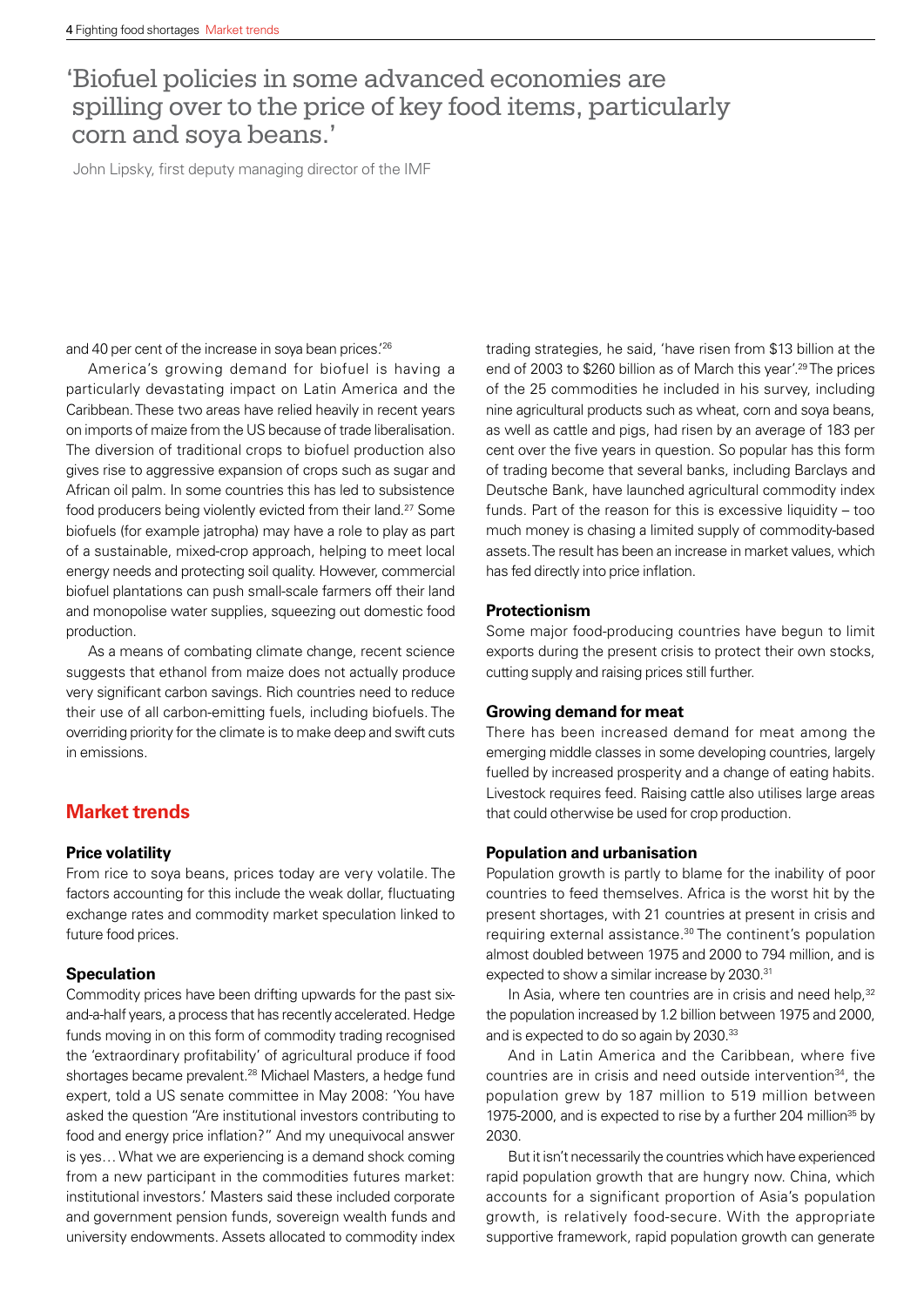### 'Increasing female education by one year reduces early fertility by 0.26 births.'

Analysis from Nigeria

increased production.

Research has indicated that population growth is a 'primary consequence of poverty rather than its cause'.36 This pattern is supported by evidence across the developing world but there are of course specific cases where population growth has contributed to worsening poverty.<sup>37</sup>

Reducing poverty is therefore critical, with some policies likely to be of particular benefit, notably 'a concerted effort to promote female education… female formal sector employment, investments in reproductive and child health as well as family planning services'.38 Analysis from Nigeria suggests that 'increasing female education by one year reduces early fertility by  $0.26$  births'. $39$ 

Another factor affecting the ability of poor countries to feed themselves has been the steady drift of people from rural areas to towns and cities. Many of those moving to built-up areas would otherwise have survived through subsistence farming.

This year, for the first time in human history, more than half the world's population, some 3.3 billion people, will be living in urban areas, where they are very unlikely to be able to grow their own food. In the coming years their numbers will swell. In Asia and Africa the urban population is expected to double between 2000 and 2030.<sup>40</sup> In many places, urban growth steadily encroaches on the land available for farming.

Both population growth and changing demographics therefore need to be taken into account when considering solutions to the current shortages.

### **Mapping the future**

Late in June, without fanfare, the UK government signed up to a remarkable document: the *Synthesis Report* of the International Assessment of Agricultural Knowledge, Science and Technology for Development (IAASTD).

The report, initiated by the World Bank in partnership with a number of UN agencies, and compiled by government representatives, civil society, private sector and scientific institutions from around the world, is the agricultural equivalent of an assessment from the Intergovernmental Panel on Climate Change.

It is a unique document in the history of agriculture: while assessing formal science and technology, it also draws on local and traditional knowledge, and 'recognises the different needs of different regions and communities'.

The result is a radical jettisoning of much of the 'one size fits all' trade liberalisation philosophy for the developing world against which Christian Aid and other development agencies have long campaigned.

Among the findings is the following admission. It is a significant U-turn in the approach of wealthy nations – and the World Bank – to the developing world.

'The IAASTD responds to the widespread realisation that despite significant scientific and technological achievements in our ability to increase agricultural productivity, we have been less attentive to some of the unintended social and environmental consequences of our achievements…

'There is growing concern that opening national agricultural markets to international competition before basic institutions and infrastructure are in place can undermine the agricultural sector, with long-term negative effects for poverty, food security and the environment.'

The tragedy is that this admission has come too late for many poor farmers. In many cases the damage has already been done. However, the report goes on to detail the various ways in which past wrongs can be put right.

It talks of the need to 'retool' agricultural knowledge, science and technology (AKST) in order to reduce poverty and provide improved livelihoods for the rural poor, especially landless and peasant communities.

It calls for 'development and sustainability goals' to be directed primarily at resource-poor farmers, women and ethnic minorities.

It adds that where the potential for improved productivity is low, and 'where climate change may have its most adverse consequences', development opportunities must be created.

The report presents several key options for enhancing rural livelihoods, including increasing the access by smallscale farmers to land and economic resources, and urban and export markets. Such farmers should also be given access to microcredit and other financial services.

With the proportion of women in agricultural production as high as 70 per cent in some countries, the report notes they continue 'to face deteriorating health and work conditions, limited access to education and control over natural resources, insecure employment and low income'.

It calls for major reforms, including improving women's access to education, information, science and technology, as well as credit schemes, support for women's incomegenerating activities and the reinforcement of women's organisations and networks.

If implemented, the report's recommendations would do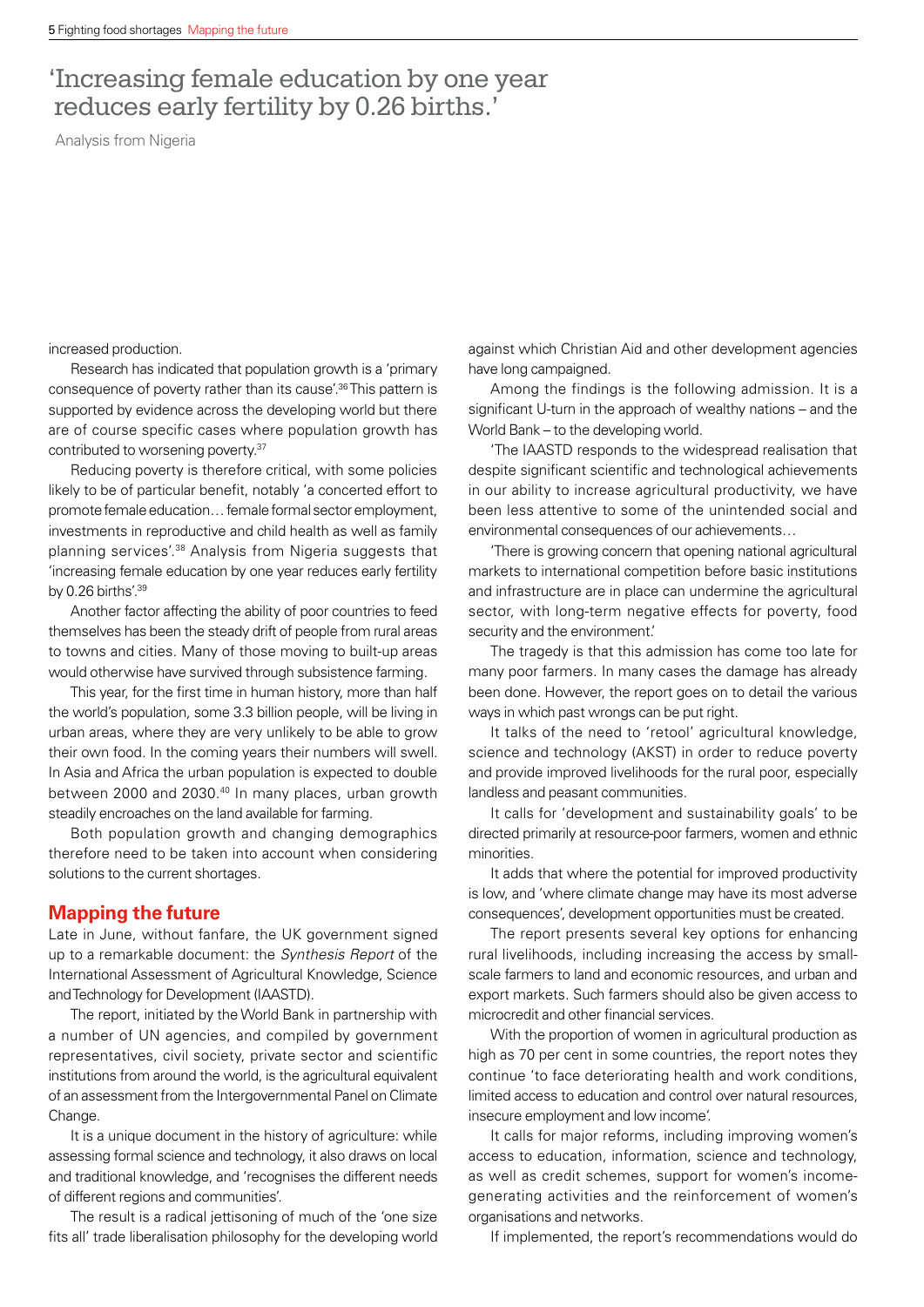## In championing the rights of small-scale farmers, Christian Aid is not romanticising the life of the rural poor.

much to reduce the vulnerability of the world's poor to changes in global markets and to improve their conditions generally.

Christian Aid urges the UK delegation to the G8 to honour the government's commitment to the report's conclusions and to push for its provisions to form the template for a fundamentally new approach to agriculture in the developing world.

In championing the rights of small-scale farmers, Christian Aid is not romanticising the life of the rural poor. Rather, we are recognising a body of evidence that small-scale farms are often more productive than large-scale operations.<sup>41</sup> With so much of the world's population dependent on small-scale farming for survival, particularly in poorer countries, we should support and encourage, not penalise, those following this way of life.

### **Recommendations**

The food security crisis is a life-threatening emergency for men, women and children in poor countries. There is an urgent need to provide food supplies in the areas worst affected, through the World Food Programme and other agencies. We must also put mechanisms in place to make sure those food supplies reach the most vulnerable people.

Major donors are pledging increased funds, but the challenge is massive.

Christian Aid is concerned that while the international community struggles to avert acute food shortages – in some countries famine – the factors underlying the current crisis are being ignored, in spite of the conclusions of the IAASTD.

Some 862 million people worldwide lacked sufficient food before the current crisis. Even if global food prices have reached their peak, for the time being at least, the fundamental problems will remain unresolved until the policies imposed on poor countries are addressed.

The failure to embrace a wide range of reforms, including investment in small-scale staple food production, market development, infrastructure, science and technology – not least to counter global warming – will lead to further, perhaps worse, emergencies.

The increased vulnerability of the poor to changes in global markets demands long-term solutions. We must address the social, economic and policy trends that led to the present situation. Christian Aid is calling on governments, donors and other policy-makers to increase massively their support for long-term agricultural development.

### **The essential measures**

### **Action by the UK government**

The UK government has endorsed the IAASTD report. Now it must outline how it is going to put the recommendations of the report into practice. We note that the report calls for investment in agriculture and infrastructure. The UK government should devote more of its funding, particularly in sub-Saharan Africa, to supporting work on rural livelihoods.

The UK government should declare how it intends to tackle the current food crisis, including any new resources allocated to resolving the problem. It must also present long-term solutions to prevent it happening again. In responding to the crisis, the government must go beyond recycling announcements of investment in scientific research. Substantial new money must be found to tackle both what is happening now and to prepare for the future.

Furthermore, the UK government must look for ways to kick-start increased and sustained farming production. As the International Food Policy Research Institute notes, small-scale farms account for more than 90 per cent of Africa's agricultural production and are dominated by the poor.<sup>42</sup>

This will require investment in food production and infrastructure (for example irrigation, storage, transport to get crops to markets), access to credit, insurance and savings schemes for small farmers, and support for domestic food markets (such as marketing and agricultural boards).

It also means supporting very poor people (including people living with HIV, orphans and carers, especially older women, slum dwellers and disabled people) to enable them to buy enough food. This could be done by supporting incomegeneration schemes, social safety nets such as pensions or food-distribution programmes and, if necessary, price controls such as subsidies or tariffs.

### **Action by G8 country governments**

It is vital to ensure that poor women and men can feed themselves and their families. Subsistence farmers, especially women, who do the vast bulk of unpaid agricultural work around the world, need targeted support, as recommended in the IAASTD report.43

New thinking is needed to develop national and regional staple food markets and reserves. Countries must be encouraged to work together to plan their collective food needs and to cooperate over investment in regional infrastructure.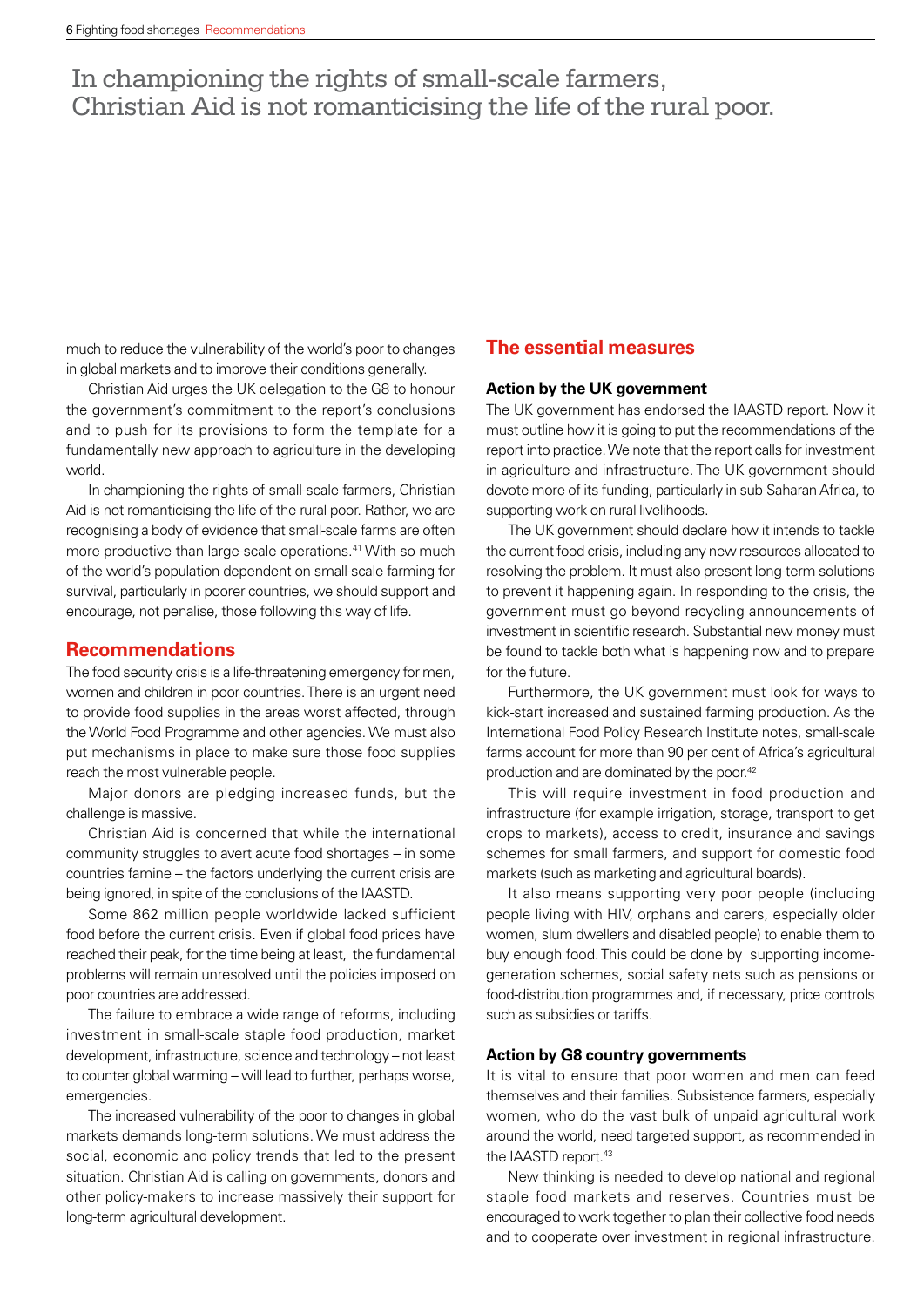### Some 862 million people worldwide lacked sufficient food before the current crisis.

Such regional agreements should also include provisions to continue trading when global demand is high and supply is tight.

Natural resources such as seeds, agricultural land and water must be protected in the face of competition from cash crops and climate change.

Rich countries must commit to deep and fast cuts in greenhouse gases as part of the new international agreement being debated through the United Nations Framework Convention on Climate Change.

Countries experiencing new and detrimental weather patterns should receive help to adapt in the form of payments and support, additional to Overseas Development Aid. Scientists predict that eventually they will be able to link specific weather events to global warming. In the meantime intermediate payments must follow the 'polluter pays' principle, in recognition of the responsibility the industrialised world has for precipitating climate change.

### **Action by the international donor community**

Christian Aid advocates the principle of greater policy autonomy for poor countries. In particular, we believe that poor countries should be able to make their own pragmatic choices about how to feed their citizens, rather than being swept along by donors' free trade orthodoxy.

As stated in Christian Aid's 2007 report *Farmers Left Behind*: 'The World Bank should stop its opportunistic use of funding crises in African countries to push through dogmatic policies to privatise agricultural services, and withdraw from any market intervention.'

African, Caribbean and Pacific countries should not be encouraged or offered incentives to sign up to EPAs as currently proposed by the European Commission. These agreements increase access to these countries' markets and are likely to damage many of their agricultural sectors.

Talks aimed at significant further trade liberalisation – the Doha 'Development Round' – offer no prospect of a solution to the crisis. Even World Bank economists have estimated that the terms of the deal under discussion would damage the poorest economies still further.<sup>44</sup>

More liberalisation without safeguards for poor countries will further undermine domestic agricultural production, reduce global supply of many foodstuffs, and increase price volatility, exposing vulnerable poor farmers and consumers to new fluctuations of global prices. It is a formula that has been tried, and has failed.

If the world is to heed the UN Secretary General Ban Ki-moon's warning to the Rome food summit in June that food production will have to rise by 50 per cent by 2030 to meet demand,45 nothing short of a pro-poor agricultural revolution will suffice.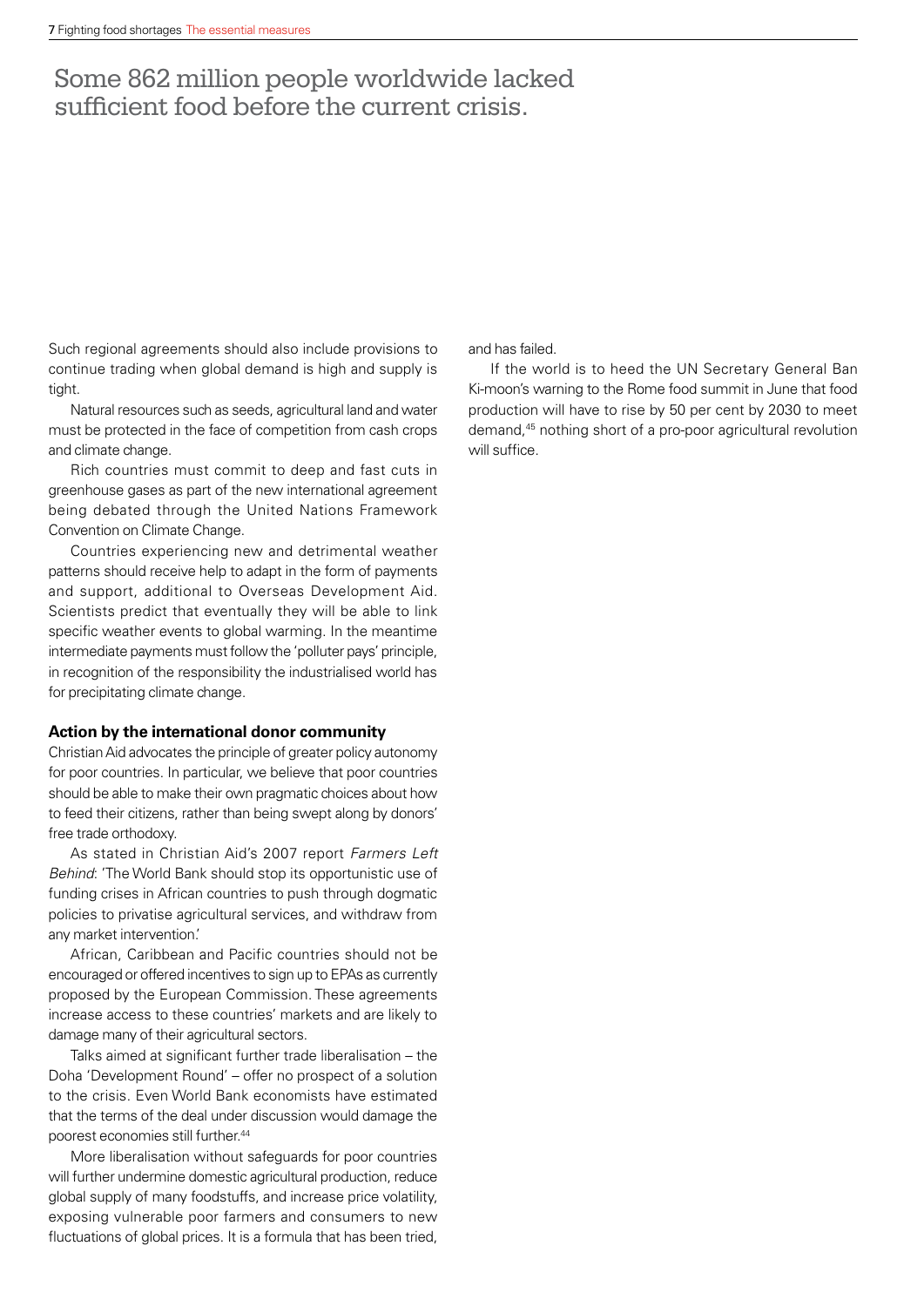### **Endnotes**

**1** Josette Sheeran, executive director of World Food Programme, press conference, London, 22 April 2008.

**2** Food and Agricultural Organisation of the United Nations (FAO), Director-General Jacques Diouf, June 2008, www.fao.org/newsroom/en/ news/2008/1000853/index.html

**3** World Bank President Robert B.Zoellick, International Monetary Fund-World Bank Spring Meetings in Washington, April 2008.

**4** World Food Programme Annual Report 2004, www.wfp. org/policies/annual\_reports/ documents/2004 wfp\_annual report.pdf

**5** Interview with FAO media office, 23 June 2008.

**6** *Crop Prospects and Food Situation*, FAO, April 2008, www. fao.org/docrep/010/ai465e/ ai465e02.htm

**7** FAO Director-General Jacques Diouf, June 2008, Rome food summit.

**8** Josette Sheeran, executive director of World Food Programme, April 2008, *Foreign Policy* magazine, www. foreignpolicy.com/story/cms. php?story\_id=4296

**9** *High Food Prices: The What, Who, and How of Proposed Policy Actions*. International Food Policy Research Institute, May 2008.

**10** *Soaring Food Prices, Facts, Perspectives, Impacts and Actions Required*, FAO, April 2008.

**11** As Max Lawson explains in his Oxfam Briefing: 'In Malawi, World Bank and IMF lending conditions and "advice" from them and other donors ensures that the National Food Reserve Agency (NFRA) was given the impossible role of providing disaster relief (i.e. free or cheap food) while having to borrow money commercially to purchase maize and even to pay staff salaries. This meant that reserves had to be sold to

pay off outstanding bank loans in the absence of any government subsidy, as the IMF was adamant that the NFRA should not become a "burden on the budget" ', *Death on the Doorstep on the Summit*, August 2002, page 8.

**12** 'Greener and leaner – how the west could stave off disaster', *The Guardian*, www.guardian.co.uk/ environment/2008/may/31/food. internationalaidanddevelopment

**13** Statement by H E Mme Elisabeth Tankeu, Commissioner for Trade and Industry, representing the Commissioner for Rural Economy and Agriculture, African Union Commission, May 2008.

**14** *Ending Hunger in Africa. Prospects for the Small Farmer,*  International Food Policy Research Institute, 2004.

**15** *New York Times*, 'Backgrounder: African agriculture', 28 May 2008.

**16** United Nations Conference on Trade and Development (UNCTAD), 2000.

**17** FAO 2003, ftp.fao.org/unfao/ bodies/ccp/ccp64/Y8319e.doc

**18** FAO 2004, see FAO statistical databases.

**19** *Washington Post*, 23 April 2008, www. washingtonpost.com/wp-dyn/ content/article/2008/04/22/ AR2008042201481\_pf.html

**20** www.ipcc.ch/pdf/assessmentreport/ar4/syr/ar4\_syr.pdf

**21** *Crop Prospects and Food Situation*, FAO, April 2008.

**22** www.ipcc.ch/pdf/assessmentreport/ar4/syr/ar4\_syr.pdf

**23** *Changing the Climate. Ethanol Industry Outlook*, Renewable Fuels Association, 2008, www. ethanolrfa.org/objects/pdf/ outlook/RFA\_Outlook\_2008.pdf

### **24** Ibid.

**25** Press conference, FAO Rome food summit, June 2008, www. usda.gov/wps/portal/!ut/p/\_s.7\_0 A/7\_0\_1OB?contentidonly=true& contentid=2008/06/0143.xml

**26** 'Commodity prices and global inflation', remarks by John Lipsky, First Deputy Managing Director, International Monetary Fund at the Council on Foreign Relations,New York City, 8 May 2008, www.imf.org/external/np/ speeches/2008/050808.htm

**27** 'Colombia: conflict and commerce', *Human Tide: the Real Migration Crisis*, Christian Aid, May 2007.

**28** 'Deadly greed. The role of speculators in the global food crisis', Spiegel Online, 23 April 2008, www. spiegel.de/international/ world/0,1518,549187,00.html

**29** Testimony of Michael W Masters, Managing Member/ Portfolio Manager, Masters Capital Management, LLC before the Committee on Homeland Security and Governmental Affairs, United States Senate, 20 May 2008, http://hsgac.senate. gov/public/\_files/052008Masters. pdf

**30** *Crop Prospects and Food Situation*, FAO, April 2008.

**31** United Nations, *World Urbanization Prospects, the 2001 Revision*.

**32** *Crop Prospects and Food Situation*, FAO, April 2008.

**33** United Nations, *World Urbanization Prospects, the 2001 Revision*.

**34** *Crop Prospects and Food Situation*, FAO, April 2008.

**35** United Nations, *World Urbanization Prospects, the 2001 Revision*.

**36** Joachim S. Kibirige, *Population Growth, Poverty and Health*, 1997.

**37** Stephen Klasen, *Population Growth, Economic Growth and Poverty Reduction in Uganda. Theory and Evidence*, University of Goettingen, 2005.

**39** Una Okonkwo Osili, Bridget Terry Long, 'Does female schooling reduce fertility? Evidence from Nigeria'*, Journal of Development Economics 87 (2008)*, p 57-75.

**40** United Nations Population Fund, *State of the World Population 2007. Unleashing the Potential of Urban Growth*.

**41** Peter M Rosset, *The Multiple Functions and Benefits of Small Farm Agriculture*, Institute for Food and Development Policy, 1999.

**42** *Ending Hunger in Africa. Prospects for the Small Farmer*. International Food Policy Research Institute, 2004, www.ifpri.org/ pubs/ib/ib16.pdf

**43** Executive summary of *Synthesis Report* of the International Assessment of Agricultural Knowledge, Science, and Technology for Development (IAASTD), 2008, www.agassessment.org/docs/ SR\_Exec\_Sum\_210408\_Final.pdf

**44** *Financial Times* leader, 'Zoellick's blueprint', 3 April 2008, www.ft.com/cms/s/0/3641a82e-0118-11dd-a0c5-000077b07658. html

**45** Speech by UN Secretary General Ban Ki-moon to FAO summit, Rome 2008, www. un.org/apps/news/infocus/ sgspeeches/statments\_full. asp?statID=255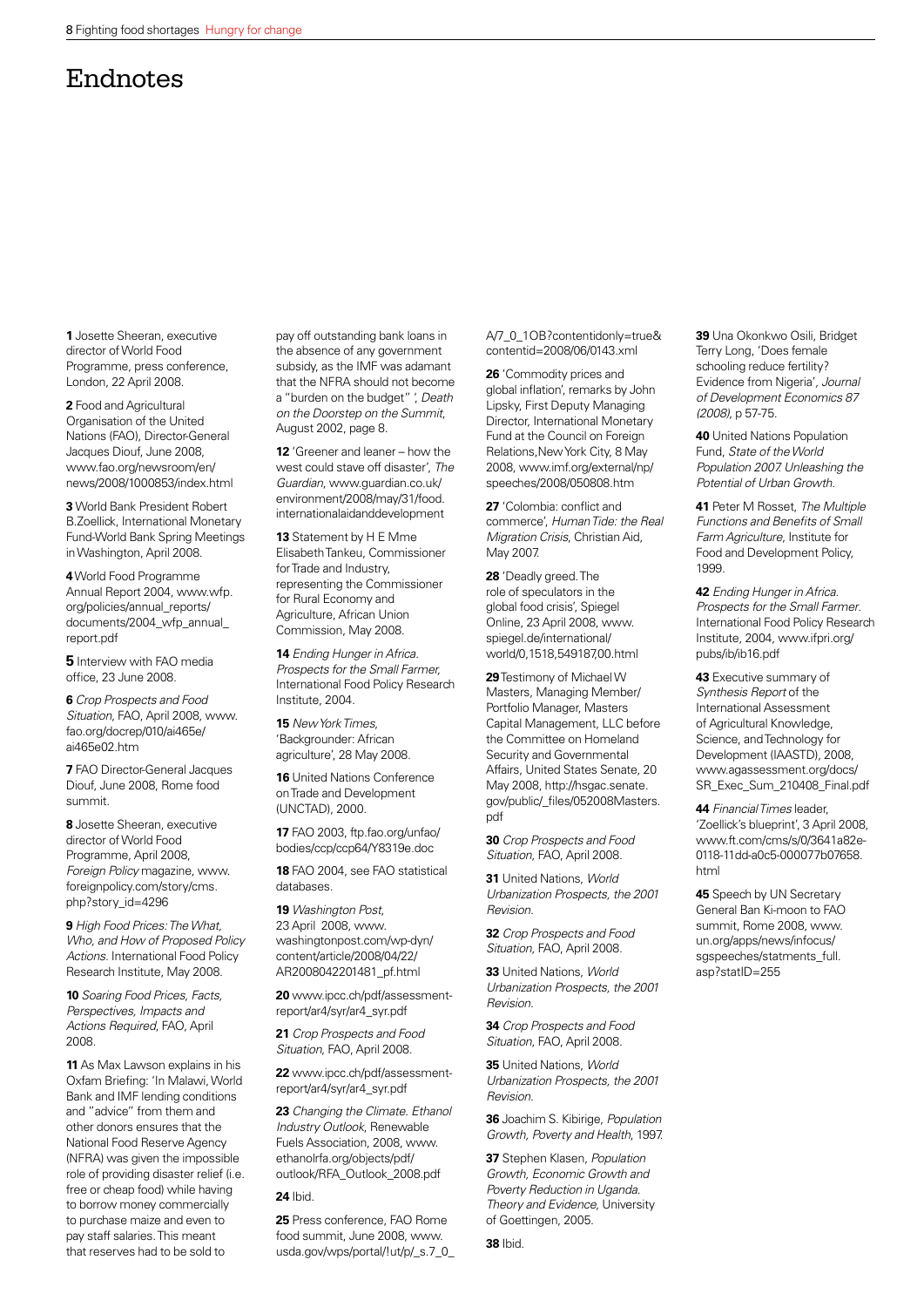Fundamental changes are needed to the manner in which the international community seeks to influence agricultural and trade polices in the developing world. The either solid CA  $\sim$ 

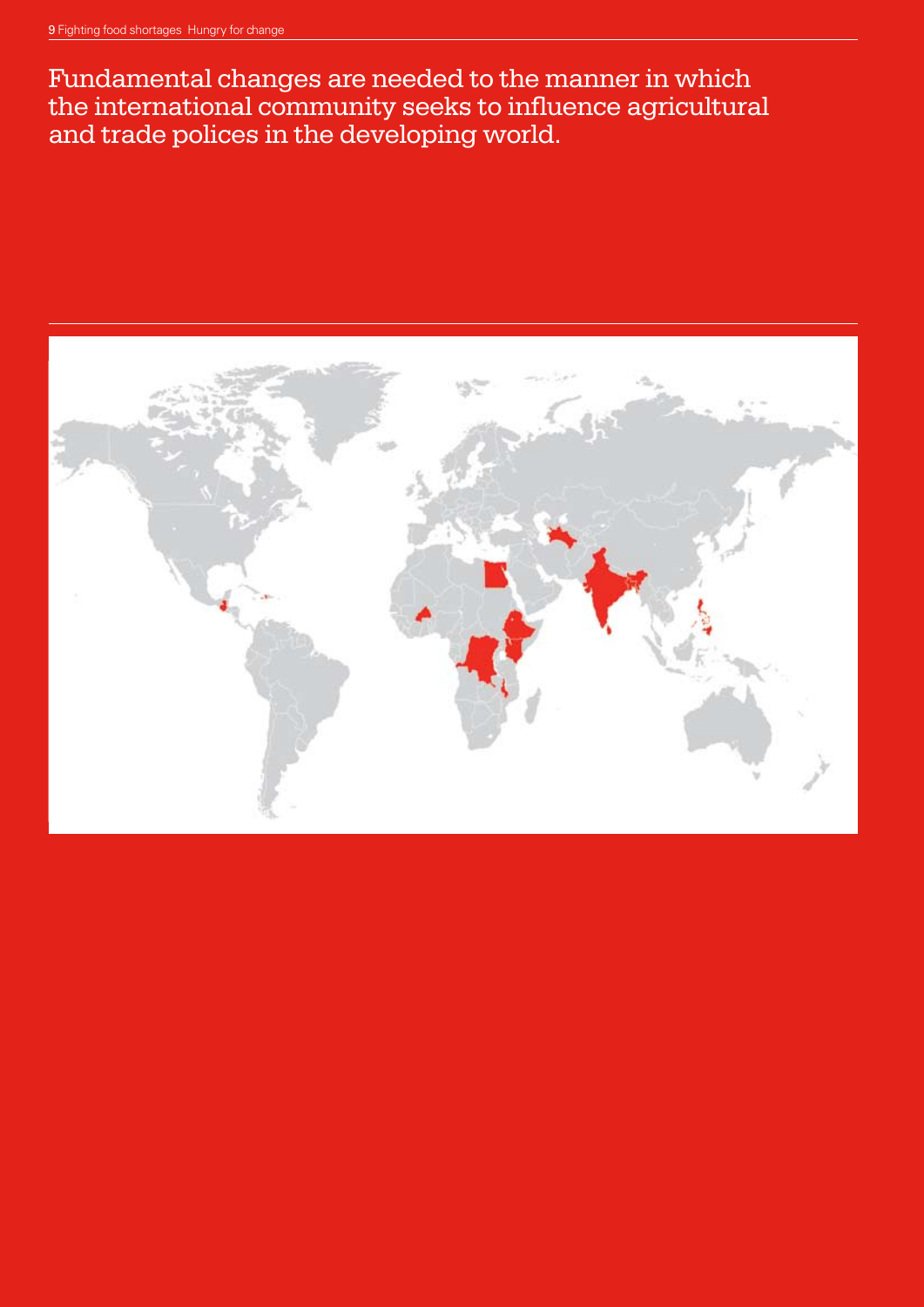# **Africa**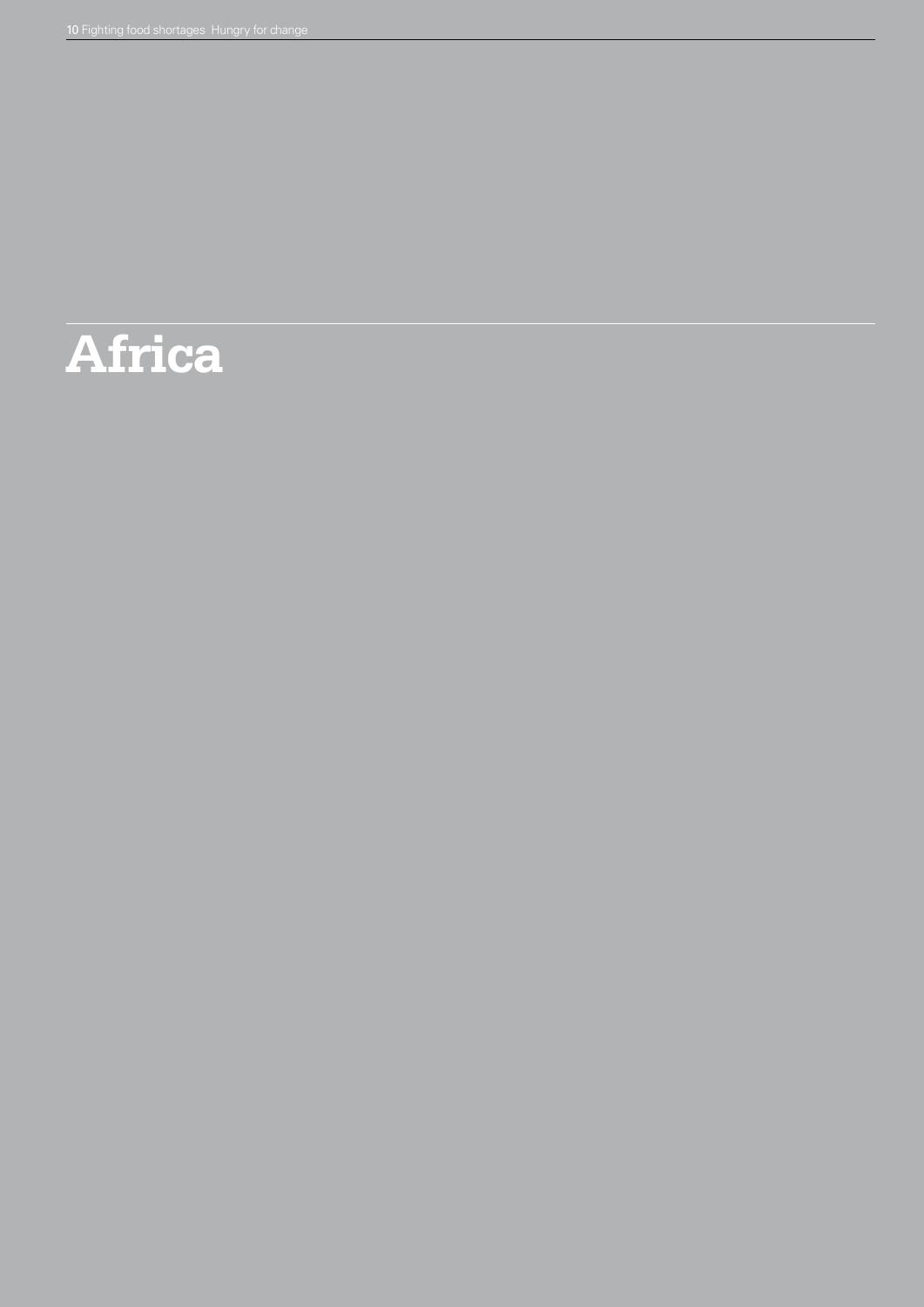## **Burkina Faso**

Climate change has led to longer dry seasons, stronger winds blowing away precious topsoil, and much heavier rains

Sharp increases in the price of food and other goods led to riots in February in three of Burkina Faso's largest towns.

Government offices, cars and petrol stations were burned, and troops were needed to restore order.<sup>1</sup>

Two weeks earlier, the government had announced that it was releasing emergency food stocks on to the market in an attempt to moderate prices (which it said had risen between 10 and 65 per cent over an unspecified period) and reducing taxes on some basic goods by around 30 per cent. There were also reports some customs officers were preventing the export of cereals.<sup>2</sup>

These attempts to keep prices down, however, were not enough to allay public anger. Burkina Faso is the world's second poorest and least developed country after Sierra Leone, according to the United Nations Development Programme,<sup>3</sup> and any food price increases are hard to bear.

More than a third of the country's under-five-year-olds are stunted and underweight and almost a quarter are emaciated, a 2006 study found.<sup>4</sup> The World Food Programme currently supports 490,000 of the country's 14 million people.<sup>5</sup>

Burkina Faso is struggling with the effects of climate change, which has led to longer dry seasons, stronger winds blowing away precious topsoil, and much heavier rains. Last summer, floods across the country displaced 28,000 people and destroyed 2,344 grain stores.<sup>6</sup>

Competition for water and pasture has also led to ongoing conflict between farmers and nomads – 15 people died in less than a month in May and June.<sup>7</sup>

In addition, Burkina Faso has one of the world's highest birth rates – an average of seven children per woman.<sup>8</sup>

The country's food security situation is considerably better than in some other African countries, but experts fear that it may deteriorate. The Food Crisis Prevention Network warned in June that people in 21 of Burkina Faso's 45 provinces are at risk of not getting the food and seeds that they need for the rainy season, which lasts from May until late October. This, in turn, could increase prices.9

Christian Aid's partner organisations in Burkina Faso are training farmers to adapt to the country's unpredictable weather, for instance by using techniques that improve soil quality and conserve water. This in turn helps to protect their harvests.

In 2004/05 a devastating drought in Burkina Faso highlighted the importance of food diversification for the millions of farmers struggling to make a living off the land. Christian Aid partner



Réseau Marp decided to start a small-scale livestock breeding project, which would give farmers an alternative source of income if their crops failed. The breeding project includes sheep, cattle, goats and poultry.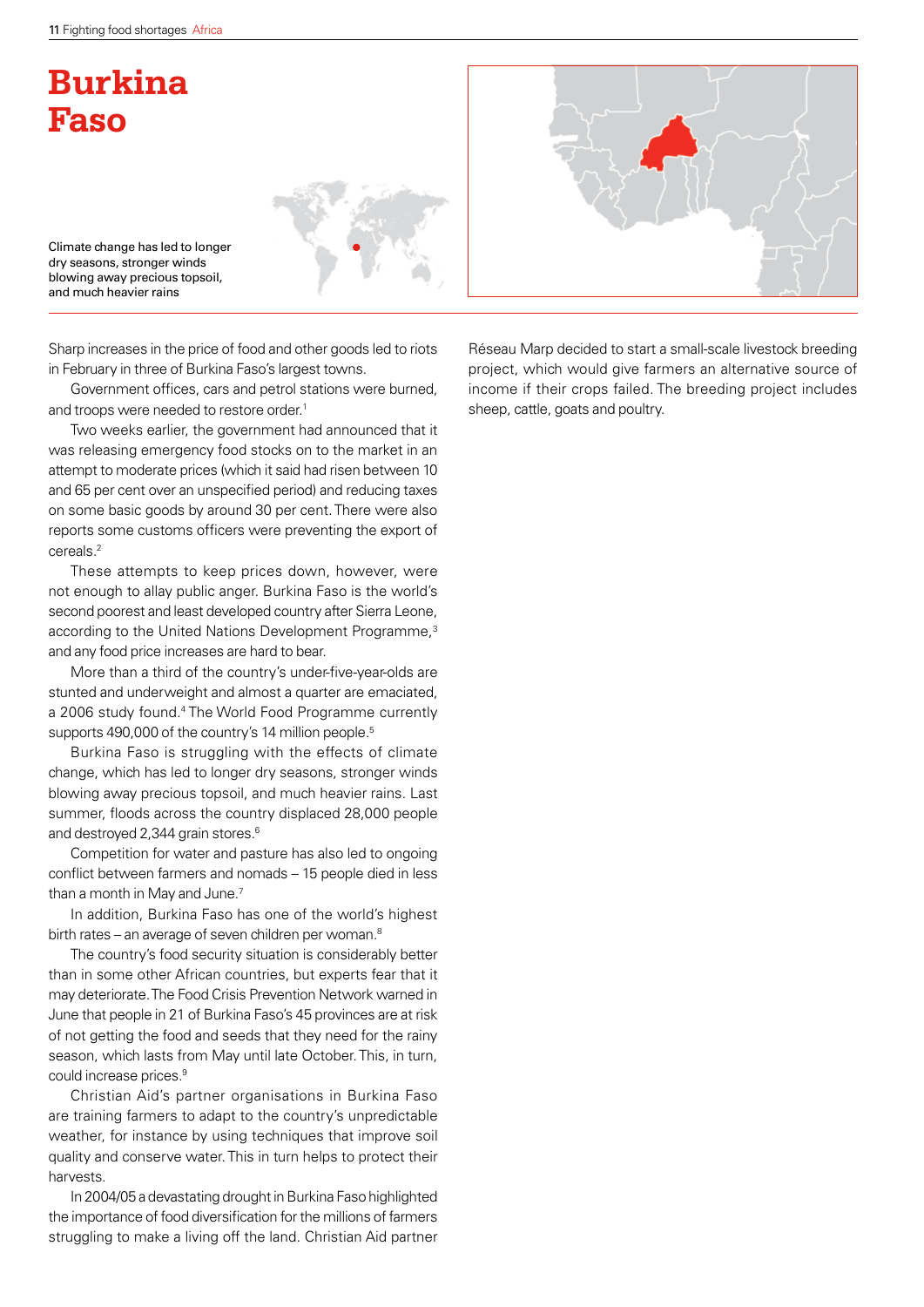## **Democratic Republic of Congo**

'The local effects of the war, combined with massive lack of investment over the last 20 years, mean that there is very little food production here.' Alistair Dutton, Christian Aid's humanitarian manager for Africa



Food prices have risen so steeply in Kinshasa, the capital of the Democratic Republic of Congo (DRC), in the past few months that many people have cut the number of meals they eat.

'They are hungry and also confused,' says Antoine Kasongo, Kinshasa resident and country programme manager for Christian Aid.

'It is something new to people here and everybody is wondering what is happening. People are very affected by these problems.'

Kinshasa market prices have roughly doubled since December last year. A 50-kilo sack of rice used to cost US\$35, but now it is \$60; 100 kilos of maize used to cost US\$32 but now that has risen to \$60; cassava has gone from US\$27 to around \$44 per 60 kilos; and charcoal, used for cooking, has gone from US\$8 per sack to almost \$20.

DRC is one of the poorest countries in the world in spite of vast potential natural wealth.

A war that has raged since 1996 is estimated to have cost the lives of about four million people.<sup>1</sup> Even after a period of transition and the election of a new president, and national and provincial MPs, the violence continues, particularly in eastern areas. Up to 70 per cent of the population face food insecurity.2

In northern Kivu, one of the areas worst affected by violence, more than 300,000 people were displaced by fighting late last year, bringing the total of internally displaced people in the province to 850,000.

Their situation is desperate. In April, the World Food Programme (WFP) announced that it was going to halve their food rations, partly as a result of higher prices and partly because the number of people seeking safety in the camps is growing. It is hoped that food deliveries expected in the next few months will ease the situation.<sup>3</sup>

The eastern provinces were once the major food-producing regions of the country, but repeated looting by armed groups has seriously undermined production.

In Northern Kivu, almost one in five people suffer from acute malnutrition.<sup>4</sup> In other parts of the country where security is better, the collapsing infrastructure, weakened by years of conflict and bad management, also hinders production.<sup>5</sup>

Christian Aid partners in DRC include a number involved in trying to rebuild lives and livelihoods in some of the country's most vulnerable and isolated communities.

Alistair Dutton, Christian Aid's humanitarian manager for Africa, says that conflict and a severe lack of investment in agriculture in the DRC are the major causes of the country's

crisis. 'The local effects of the war, combined with massive lack of investment over the last 20 years, mean that there is very little food production here,' he says.

He has just visited people who recently returned to DRC's Masisi district near the north-west corner of Lake Kivu. 'They get one fairly large meal in the evening, but they spend the day hungry, he said. When there is a good bean crop, they will get two meals a day.

Displaced people living with host families are an especially hungry group because there is almost no distribution of food aid to them, and they have to share what little food is available in the household.

People living in urban areas are also very food-insecure because they buy their food in markets rather than growing it and are therefore exposed to the rise in international fuel and food prices. Fuel prices are important because large amounts of food in Northern Kivu have to be brought in from Kenya and Uganda.

With security, better governance and the right investment, says Dutton, the DRC could grow all the food it needs.

The present crisis could not have come at a worse time for agencies seeking to alleviate the shortages. The WFP is in the middle of a relief operation intended to deliver some 210,000 metric tonnes of food to some 3.3 million food-insecure people by the end of next year.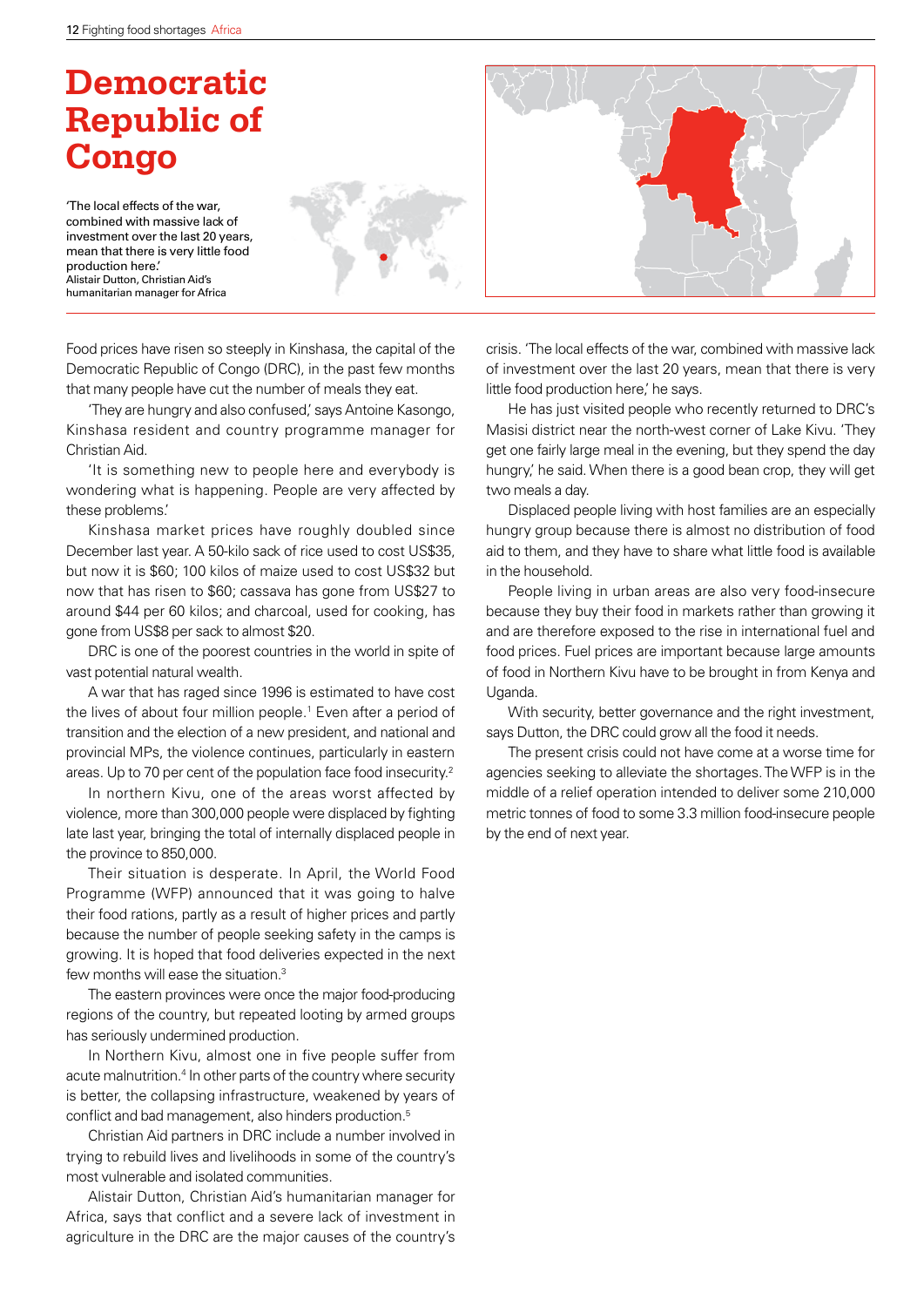## **Egypt**

Bread receives a massive government subsidy, some 96 per cent, with sensitivities about bread prices a matter of record.

At least 11 people have died in bread queues in Egypt since February this year – most from exhaustion, but one person was shot dead and three wounded in a brawl for a place in line.<sup>1</sup>

The soaring price of bread also led to a clash in the city of Al-Mahalla Al-Kobra in the Nile delta in early April between political activists, textile workers and police. Dozens of people were injured, a teenage boy reportedly killed, and some 500 arrests made.<sup>2</sup>

Bread is the main source of calories for the 30 million Egyptians – roughly 40 per cent – who live on less than \$US2 per day.

The country has little agricultural land on which to grow its own wheat, and is now a major importer, buying around half of its food needs abroad.3

Bread receives a massive government subsidy, some 96 per cent, with sensitivities about bread prices a matter of record. When the government last tried to remove the subsidy, there were riots in which police killed more than 70 people.

With so much wheat imported, the country is vulnerable to fluctuations in the price it fetches on the open market, which doubled between March 2007 and March 2008, according to the FAO.

Production at home has also been hit by higher oil prices, raising the cost of fertiliser and the cost of transporting goods to market.

As a result, the price of unsubsidised bread has doubled if not trebled over the course of 2008, leading to huge, uneasy queues at bakeries selling the subsidised version.

Known as baladi bread, a small, single-portion loaf costs around five piastres – about 2.5 pence – while unsubsidised bread can now sell for 10-12 times as much. Inevitably, some people abuse the system by buying cheap bread and then selling it on the open market.<sup>4</sup>

Baladi bread is also being rationed – at most Cairo bakeries, people can only buy 20 pieces a day.<sup>5</sup> To make matters worse, the prices of other foods such as rice, cooking oil, cheese, milk and yogurt have risen by at least 17 per cent.<sup>6</sup>

The Egyptian government has responded by increasing the amount it spends on bread and other subsidised foods such as rice, cooking oil and sugar.

In May 2008, it doubled to two kilos per month the amount of rice the country's 55 million ration-card holders can claim. Ration-card holders also get two kg of sugar, 1.5 kg of oil, and 50 grams of tea per person per month, in exchange for 15 Egyptian pounds (about £1.50).7

The bread crisis and the need for rationing are symptomatic of deeper problems in Egypt. Liberal economic reforms have made life even worse for the country's poorest people and exacerbated inequality between the middle classes and the majority.

Christian Aid partners in Egypt include an organisation helping small-scale farmers unite in cooperatives to sell their produce directly to market. Partners have also helped fishermen to campaign for their rights and raised awareness about sustainable fishing practices.

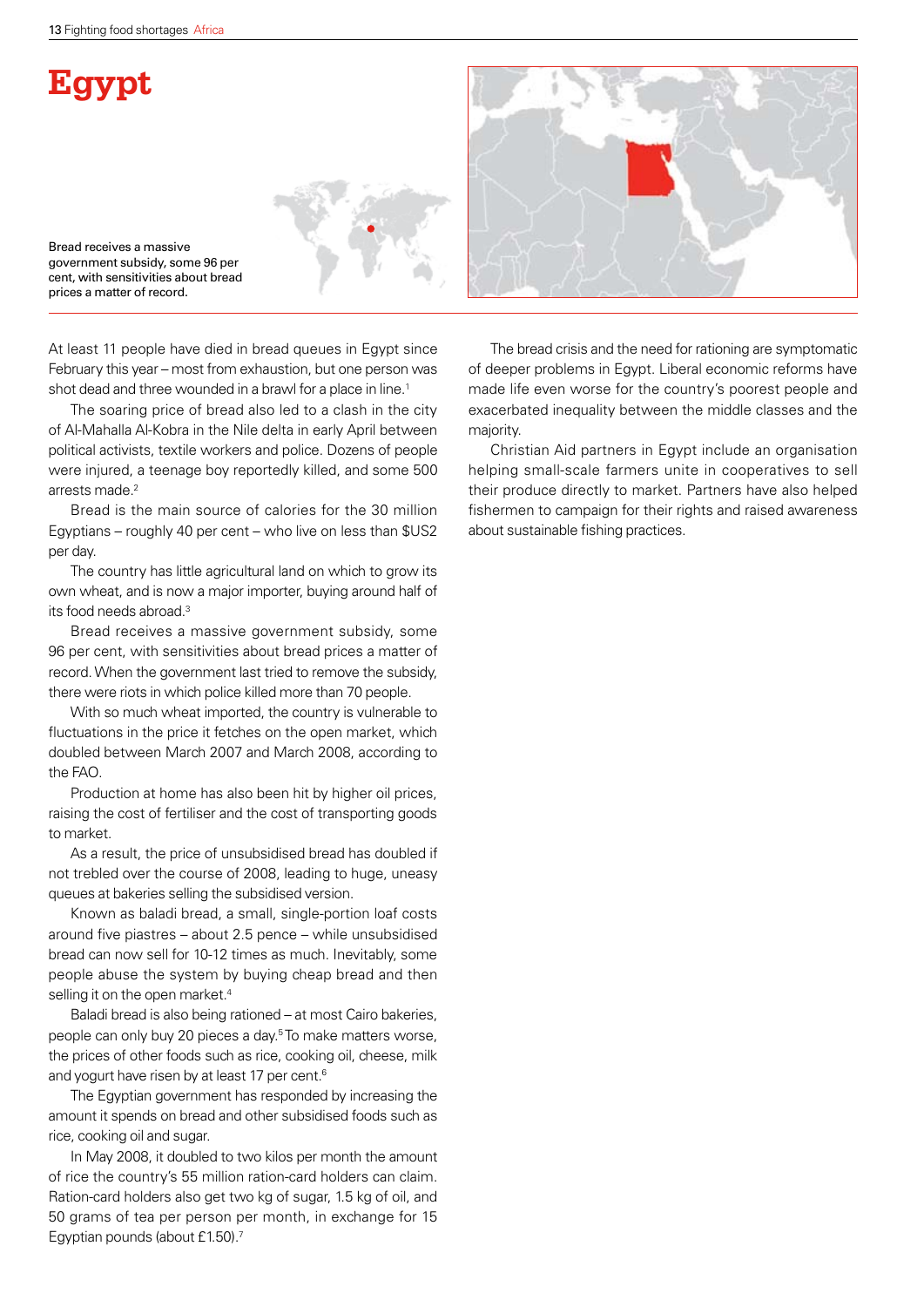## **Ethiopia**



Some 126,000 children are in immediate danger of death, and a further six million in danger of malnutrition.

So many children are now in danger of starving to death in Ethiopia that comparisons are being made with the major drought of 2003, and even with the famine of 1984-5.

The United Nations' children's agency, Unicef, warned in June this year that some 126,000 children were so severely malnourished they were in immediate danger of death, and that a further six million are in danger of malnutrition.<sup>1</sup>

In the same month the Ethiopian government and humanitarian organisations stated that 4.6 million people needed emergency food aid.2

They are in addition to the five million-plus people who live with constant food insecurity and who are already covered by the government's safety-net programme, which gives people work in exchange for food or cash.3

The poor or failed rains in most areas of the country is the main cause of the crisis.

It is especially worrying that the areas of Ethiopia that normally grow more crops than they need are short of food this year. Both they and the areas they normally supply face a very severe situation, over and above the usual shortages that occur in the 'lean season' from June to September.

The food shortage is sending prices soaring way above those of the world market. By late June, the local price of wheat had reached US\$605 per metric tonne, while the cost of importing the same amount was just US\$355.4

An assessment in June by Christian Aid and its Ethiopian partners in two southern regions, Oromia and the Southern Nations, Nationalities and People's Region (SNNPR) found a 'critical need' for emergency food aid and agricultural supplies. While some food aid is already being provided in the two regions, most households are facing hunger and malnutrition,<sup>5</sup> and the UN is warning that the amount of food entering the country will not meet their needs.6

People are trying to cope by migrating to towns in search of work, selling their assets at throwaway prices, renting out their land, child labour and seeking support from relatives, the assessment shows.7

Fear and hunger are reported to have spilled over into food riots in some districts of the SNNPR.

There is now an acute need for seeds and fertiliser so that farmers can plant crops before the planting season ends in July, and replant the young plants that have been eaten by the armyworm infestation that has hit parts of Oromia and the SNNPR.

Christian Aid assessors have found that, as a result of the

lack of supplies, only 30 per cent of farmland is being cultivated. Christian Aid and its partners are planning to supply seeds and fertilisers to 41,050 vulnerable households in the two southern regions.

The lack of rain has also damaged production of coffee, which provides a livelihood for some ten million people in Ethiopia.<sup>8</sup>

The government has tried to help people in various ways including stopping the export of barley and subsidising the import of wheat and vegetable oil. However, food prices are expected to keep rising, not least because supplies to markets usually fall during the 'lean season' from June to September.<sup>9</sup>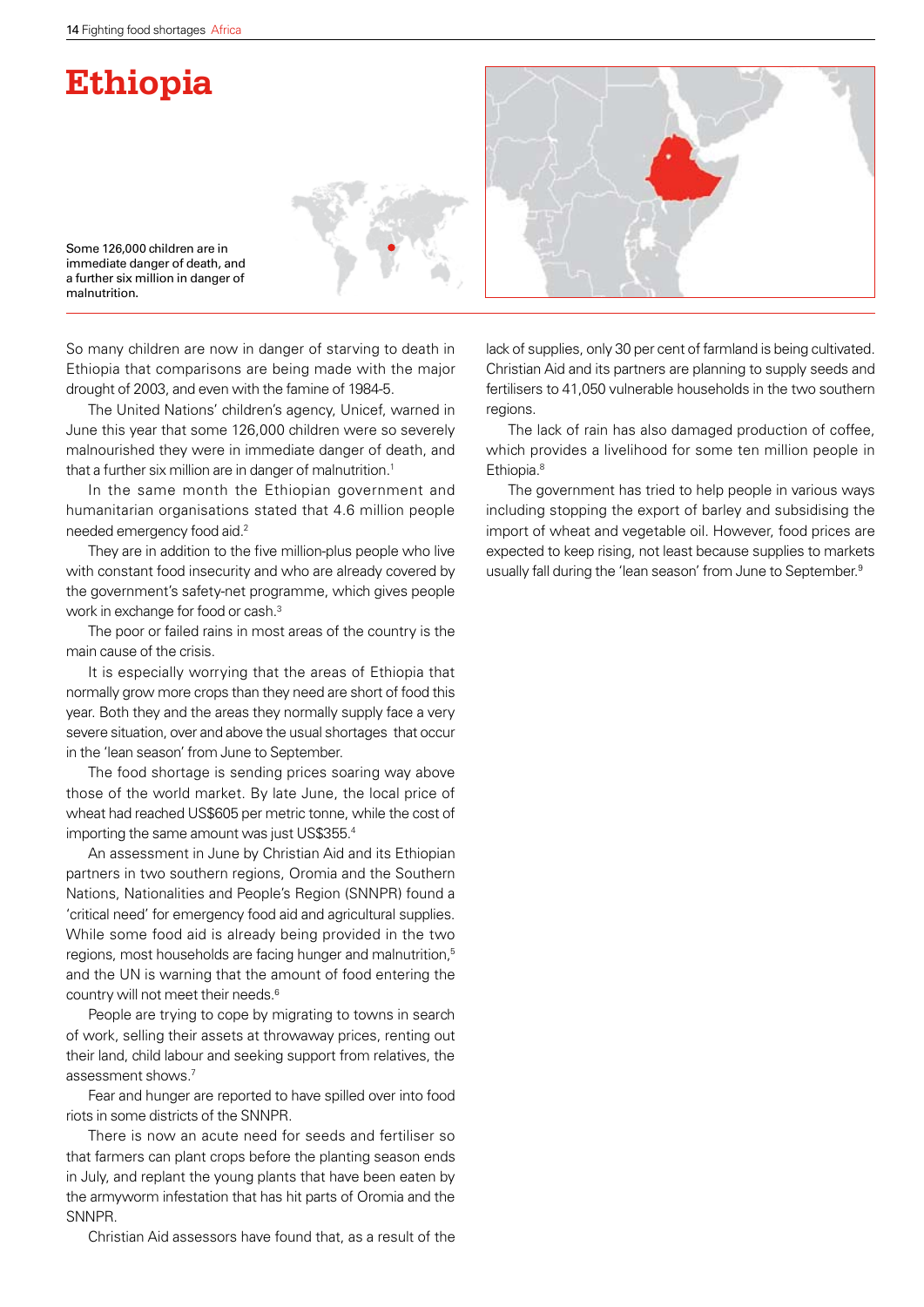## **Kenya**





While international price rises are affecting the country severely, the current crisis is partly the result of the explosion of violence that followed last December's elections. It left more than 1,300 people dead, $2$  caused 500,000 to flee their homes in terror, and devastated farms in the Rift Valley Province – Kenya's 'grain basket' and important for milk production.3

Farmers who fled had to abandon fields and stores, many of which were then burned or looted. By March this year, only 10-20 per cent of the land in the province had been prepared for cultivation – far below the usual 60 to 90 per cent.<sup>4</sup>

Soaring farming costs – the price of fertiliser for example has trebled in Kenya since the start of 2008<sup>5</sup> – have added to farmers' problems. The amount grown this year is expected to fall further, keeping food prices high.<sup>6</sup>

The government has said it will try to make up the shortfall with imported – and therefore expensive – grain. General inflation is also running at a punishing rate of 31.5 per cent, and rising.7

It makes life almost impossible for most Kenyans. Nearly 60 per cent of the country's 35 million people live on less than  $US$2 a day.<sup>8</sup>$ 

People are responding to higher food prices by restricting their diets – cutting back to one meal a day; reducing the intake of protein, which is vital for good health; buying cheaper vegetables; and buying unmilled maize, which is cheaper than the milled version.<sup>9</sup>

Yet Kenyans can ill afford to cut back on what they eat. Malnourishment in recent years has affected a third of the population, according to the United Nations Development Programme.<sup>10</sup>

Drought, exacerbated by climate change, is compounding the food crisis in parts of the country. Rainfall has been below normal in north western Kenya and other pastoralist areas, where thousands of people are trying (and increasingly failing) to survive arid and semi-arid conditions by keeping livestock and selling products derived from them.<sup>11</sup>

Pastoralist farmers, who have not fully recovered from a drought three years ago that decimated livestock, are already moving to neighbouring countries in search of water and pasture,<sup>12</sup> which risks sparking conflict with others competing

for the same scarce resources.

The World Food Programme (WFP) is now providing food for 862,000 people affected by drought, but says it will have to cut their rations unless it receives extra funding.13

Poor people living in cities who depend on markets for their food are also very vulnerable to the food price rises, as are the 300,000-odd people living in camps. By mid-June, almost 78,000 Kenyans displaced by the violence had still not returned home.14

In addition, some 244,000 Sudanese and Somali refugees, who have fled across national borders into crowded camps in northern and eastern Kenya, are being fed by the WFP.15

The Kenyan government has responded by lifting taxes on basic foodstuffs such as maize and wheat flour.<sup>16</sup> But food prices are expected to remain high into 2009, as a result of reduced cultivation, low stocks and high fuel prices.<sup>17</sup>

Partners supported by Christian Aid in Kenya include Northern Aid, a Muslim organisation that delivers both shortterm relief and longer-term development projects to pastoralists who have lost their way of life as a result of drought. It also attempts to rebuild relationships between communities after outbreaks of conflict over scarce resources such as water or land for grazing.

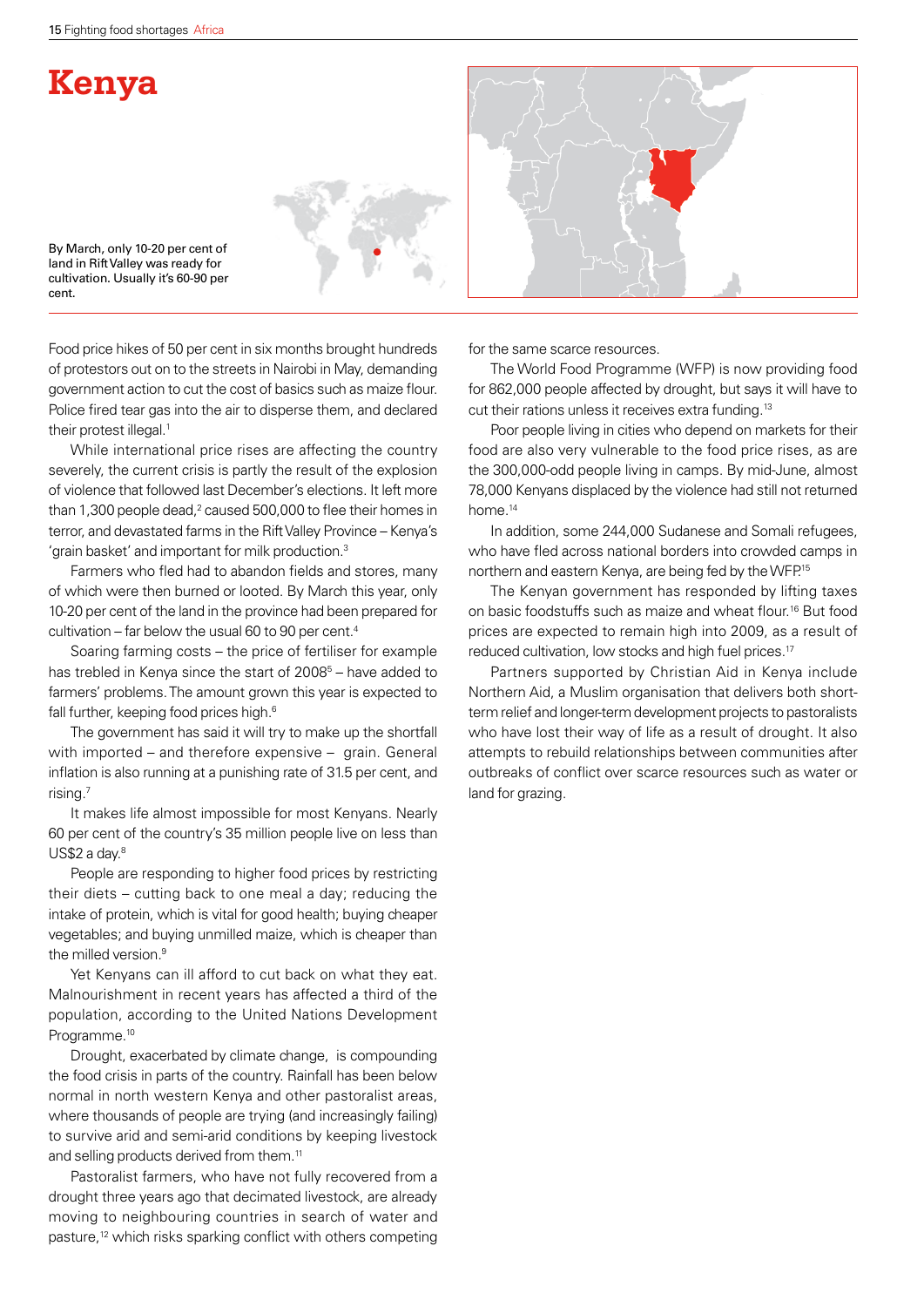## **Malawi**

Almost two-thirds of the population live on less than US\$2 a day, one third are already malnourished and one in five is infected with HIV/AIDS.

The situation in Malawi is potentially so serious that Christian Aid is at present carrying out a vulnerability assessment. The president claims that although some areas may face food shortages, overall the country will have a surplus of maize of 500,000 metric tonnes.

However, there are fears that the strategic grain reserve may have been badly depleted, with stocks sold to Zimbabwe, but never paid for.

Heavily subsidised fertiliser and seeds helped produce a bumper harvest of maize – the national staple – in 2006/07. Zimbabwe received 400,000 tonnes, with another 88,000 tonnes being supplied to the World Food Programme late last vear.<sup>1</sup>

In 2002 when a famine hit Malawi, it emerged that senior officials at the national food reserve agency, which had been newly privatised at the insistence of the International Monetary Fund (IMF), had sold its stock.

Drought, poor institutional infrastructure and the HIV/AIDS epidemic, which limited the numbers who could work the land, led to severe food shortages for the next two years. It all contributed to a further famine in 2005 during which more than four million people needed food aid and the president declared a national disaster.2

Now, worrying signs of a new crisis are emerging. Christian Aid's Malawi country manager, Charlotte Timson, says: 'Like 2005, there may be a disaster waiting to happen.'

By the end of February, maize prices in some local markets were so high that they were close to those of 2005/06. 3 This year, maize traders started to buy stocks earlier than usual, which indicates that they expect prices to rise over the course of the year.<sup>4</sup>

Malawi's government blames the current price of maize – which is more than double the government-decreed minimum paid to farmers – on rumours that there will be shortages.5

Since December, dry spells and floods have considerably damaged and even destroyed the latest harvest.<sup>6</sup> In addition, the price of fertiliser has doubled over the last 12 months, which could reduce crop yields later in the year. The fertiliser subsidy programme has failed to reach all those meant to receive it.

Malawi has become increasingly dependent on chemical fertiliser in order to increase the productivity of its degraded soils. As a result, the cost of food production is directly related to that of chemical fertiliser.7

The price of fuel has also risen steeply, going up 25 per cent in just one day in June, which increases the cost of transporting

food around the country.8

Malawi's 13 million people are extremely vulnerable to price increases. Almost two-thirds of them live on less than US\$2 a day; one third are already malnourished; and as many as one in five is infected with HIV/AIDS.9

Even though the population is overwhelmingly rural, some 30 to 50 per cent of people have to buy their food for at least half the year because their own crops produce so little.<sup>10</sup>

The World Food Programme currently provides school meals for almost half a million children in Malawi, as well as to thousands of old, pregnant and ill people, and to households whose crops have failed.<sup>11</sup>

Climate change may be adding to people's food insecurity – long dry spells in the middle of the growing season are becoming common; floods at the same time of year also destroy crops.<sup>12</sup>

But the biggest problem is the failure of government to tackle the root causes of the farmers' problems. For instance, policy continues to focus on maize, even though the crop is extremely sensitive to water shortages. The government has also failed to invest in small-scale irrigation.

With this year an election year, politics may have a malign influence, with fears that the government may try to hide the existence of hunger while using food hand-outs to win votes.

The government has acknowledged the risk of a major food crisis by considering the purchase of weather derivatives – a financial instrument that means that if the country's rainfall dips below a certain level, then it will get a pay-out. The World Bank has backed the move.<sup>13</sup>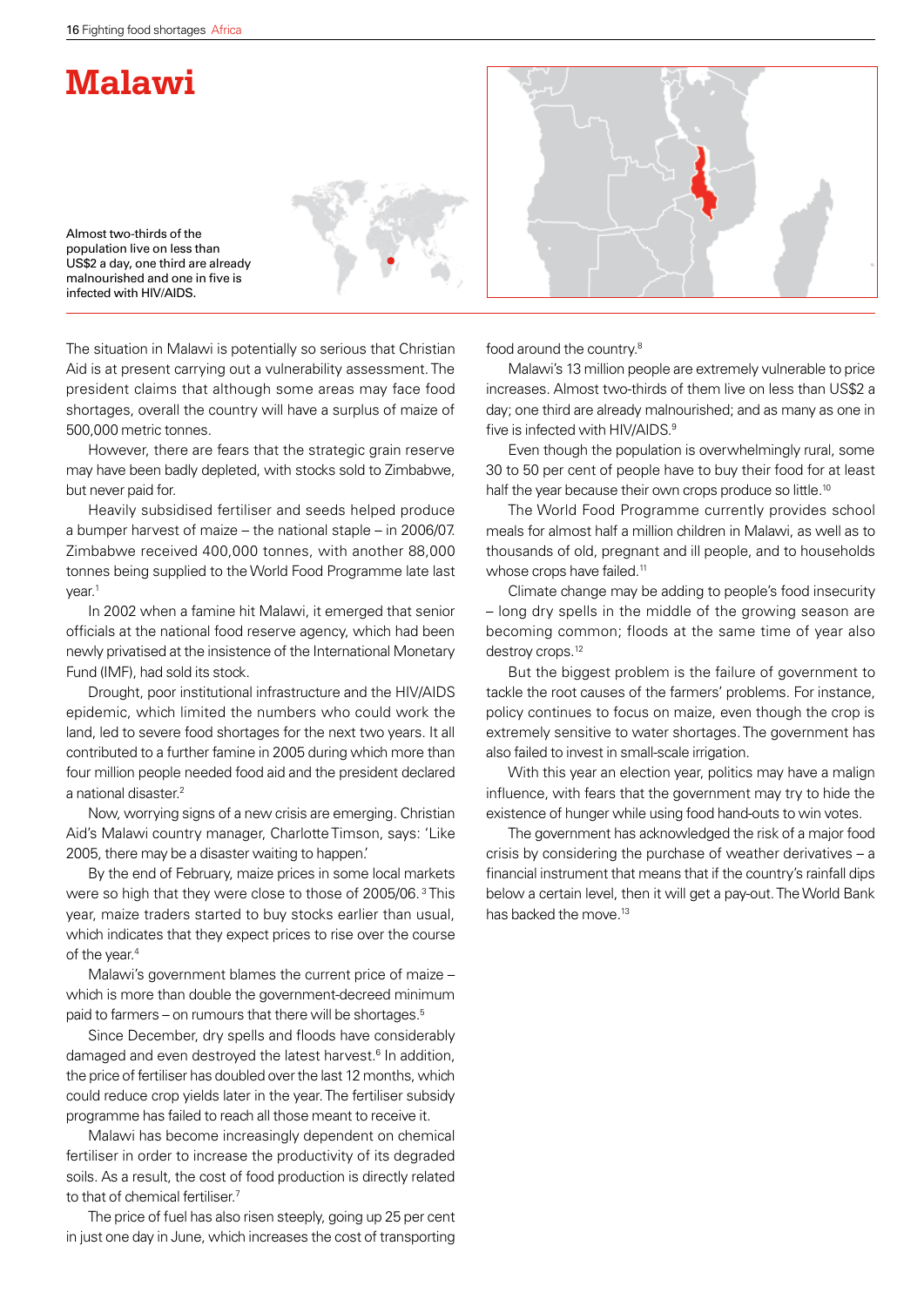# **Asia**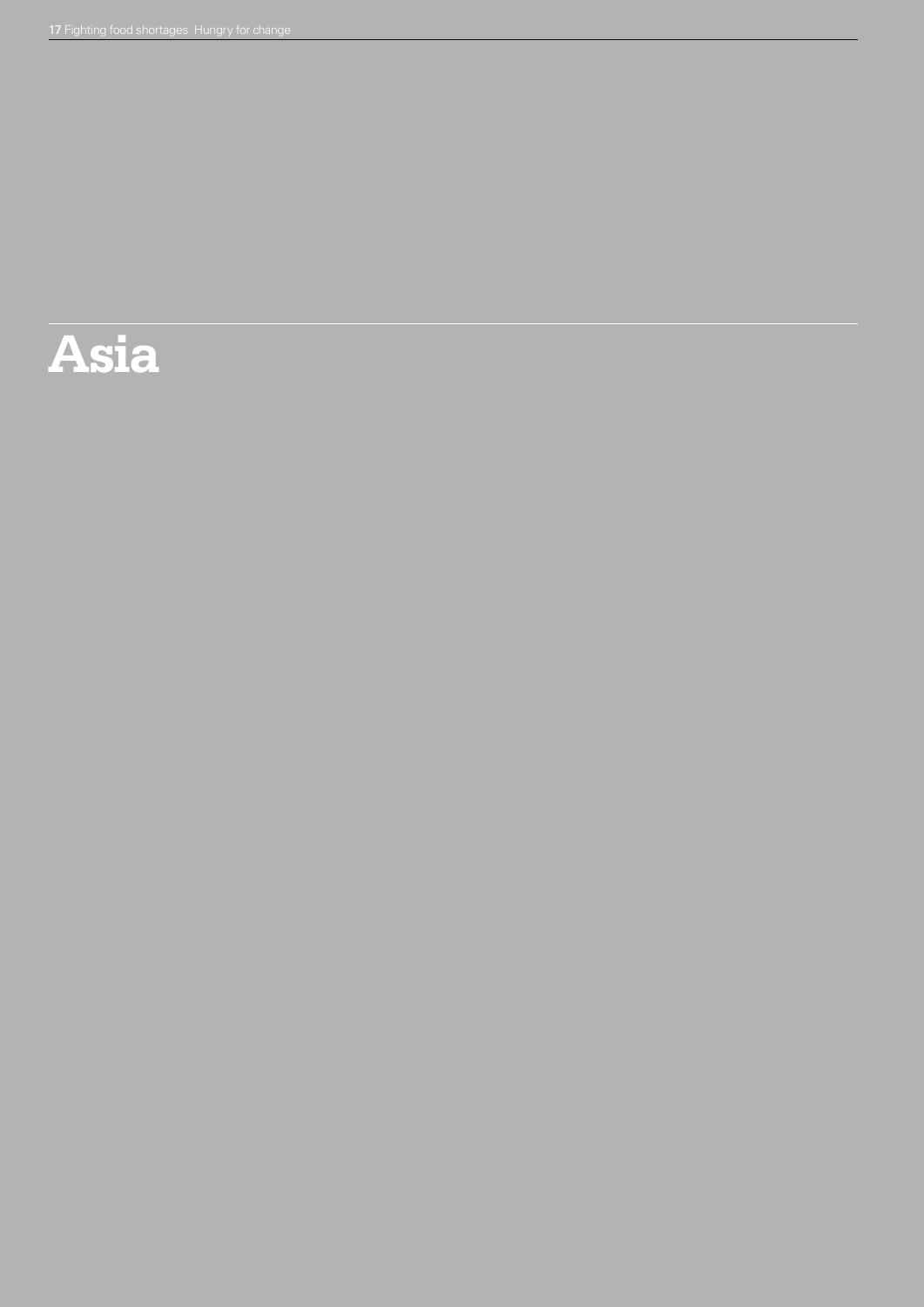## **Bangladesh**



'It is unbearable for me to see our children are crying for want of rice. I cannot express my pain...' Imran Ali, a rickshaw puller

The soaring price of rice in Bangladesh has sparked violent protests and countless acts of private desperation, in which people have withdrawn their children from school, cut back on the number of meals they eat and sold possessions to pay for food.

In the latest escalation, in early June, the government withdrew subsidies for rice in the capital, Dhaka. Now many are reported to be living on just one meal a day.<sup>1</sup>

Since April 2007, the market price of rice has doubled, from around 18 taka (13 pence) per kilo to 38. Pulses, a relatively cheap source of protein, have risen from 38 to 100 taka per kilo over the same period, while a litre of soya oil is up from 84 to 120 taka.2

These rises come against a background of extreme poverty: more than 40 per cent of the population lives on less than US\$1 per day.3

The most visible sign of people's struggle to cope was a violent clash between thousands of striking garment workers and police in April near Dhaka.

Some 24 people were injured, as demonstrators demanded wage increases to cope with price rises.4

Interviews conducted by a Christian Aid partner have revealed the extent of the suffering.<sup>5</sup>

Imran Ali, 23, a rickshaw puller, and his wife, Mukta, together earn 4,500 taka per month. It was enough to live on, but basic food and rent together now cost them 4,050 taka a month.

They sold their television in March and withdrew their son from school. Now the family eats only rice, and that is in short supply.

'Now I understand what famine is,' says Ali. 'It is unbearable for me to see our children are crying for want of rice. I cannot express my pain… I am tempted to commit suicide rather than bear such pains.'

Another parent, Bibi Amena, 45, a part-time housemaid, earns 1,000 taka a month. She lives with her married daughter and son-in-law and now spends her entire income on rice.

'We never had the ability to eat fish, meat and other such diets,' she says. 'But we could eat three meals a day before. We had enough to eat in order to be fit for physical work. Unfortunately for the last six months we cannot manage even two meals of rice a day.'

The immediate cause of the food price rises is extreme weather – last year Bangladesh suffered severe floods and a cyclone in November, which destroyed a vast quantity of crops,

leaving many agricultural workers underemployed.

Families had to buy food – they could no longer rely on what they had grown – which pushed up prices. Some traders are thought to have hoarded supplies, inflating prices still further. Exacerbating the situation now is the early arrival of monsoon floods, which have caused thousands of people to lose their crops.6

International factors have also had an impact. Other food exporting countries in the region – India, China and Vietnam – have now restricted exports.<sup>7</sup>

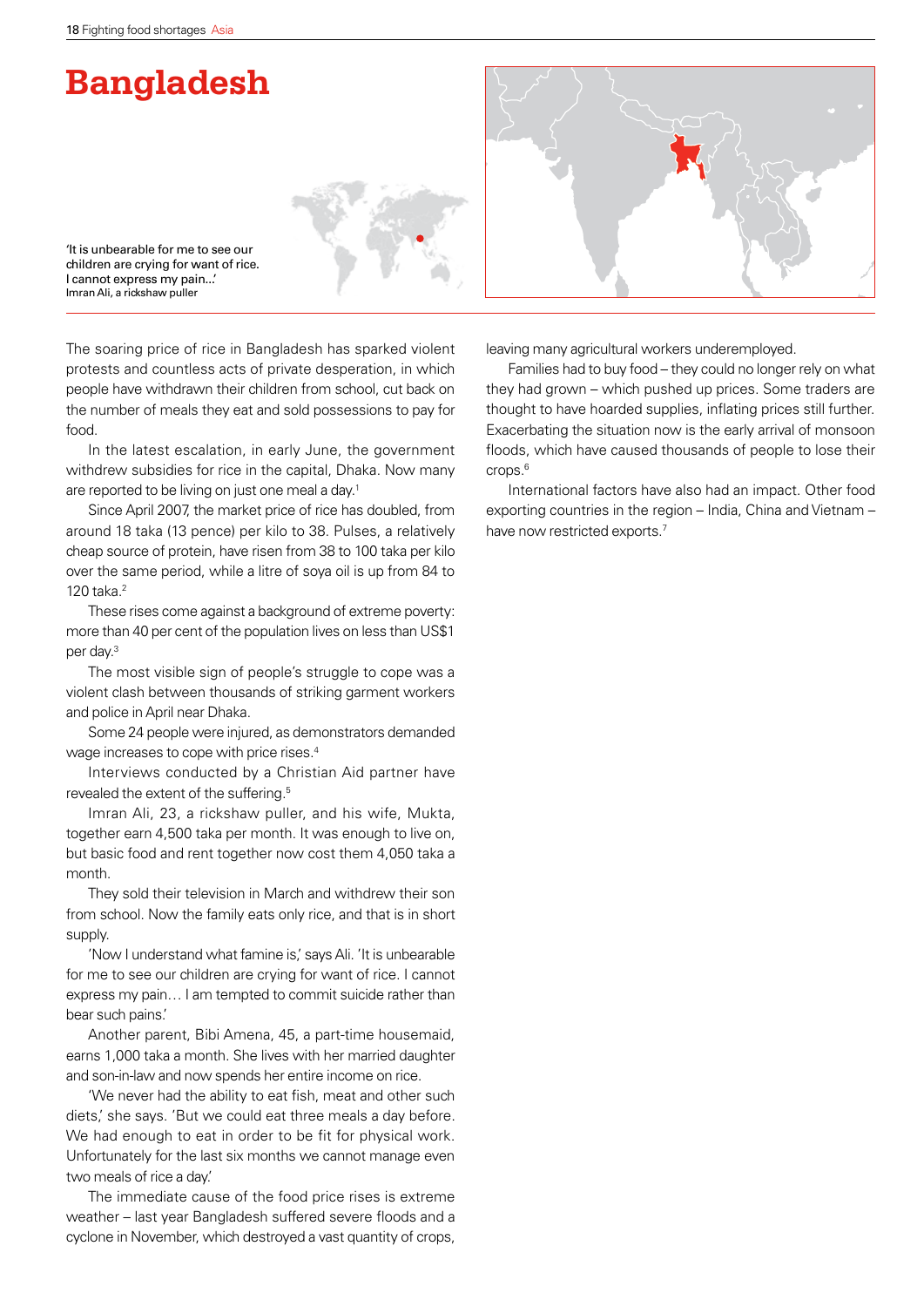## **Burma**

Unscrupulous rice traders have increased their prices in order to take advantage of demand from aid agencies working in the wake of the cyclone.





The leap in world rice prices has left 140,000 Burmese refugees living in camps on the border with Thailand facing a cut of up to 50 per cent in their already minimal rations.

Christian Aid partner the Thailand Burma Border Consortium (TBBC) said in May that it was considering cutting rations to just half the international standard considered necessary to keep people alive.

The decision was postponed after TBBC received new donations, notably from the Canadian government, and world rice prices eased slightly.<sup>1</sup>

However, TBBC still has a funding shortfall of US\$3.5 million (£1.75 million).

The Cyclone Nargis disaster in May left 134,000 dead or missing, according to the latest United Nations estimates.

Of the 2.4m survivors in the worst-affected area, the Irrawaddy delta, 750,000 are 'in dire need of immediate food assistance', according to the World Food Programme (WFP), which has distributed food aid to some 501,000 people since the cyclone struck.

In the delta area – Burma's main rice-growing region – some people are likely to need food assistance for up to a year, the FAO has warned.<sup>2</sup>

This is because the cyclone and the subsequent tidal surge destroyed or seriously damaged many families' rice stocks, flooded their paddy fields with salt water, killed around half their cattle and buffaloes, and left them without the tools and seeds needed to plant rice.

There is now a race to get at least some rice planted by the end of July at the latest, in time for this year's monsoon.<sup>3</sup>

At the same time, steep price rises since Nargis hit have forced poor people – who spend around two-thirds of their income on sustenance – to buy less food.

Ray Hasan, head of programme policy and strategy at Christian Aid, says the rises are due less to international market prices and more to the actions of unscrupulous rice traders, who have increased their prices in order to take advantage of demand from aid agencies working in the wake of the cyclone.

In Rangoon, the cost of a 50-kilo bag of half-broken rice has doubled, cooking oil has tripled, a bottle of drinking water is up 60 per cent and eggs up 50 per cent.4

However, due to the strict control of aid delivery by the Burmese regime and the restriction of access to the worst-hit areas of the delta, it remains difficult to get a full picture of the true impact of the disaster.

Aid agencies, including Christian Aid partner organisations,

have provided basic assistance to some of those affected by the cyclone, but hundreds of thousands of people have yet to receive any support. It is therefore extremely difficult to know whether they have been able to get enough food and clean water to meet their immediate needs.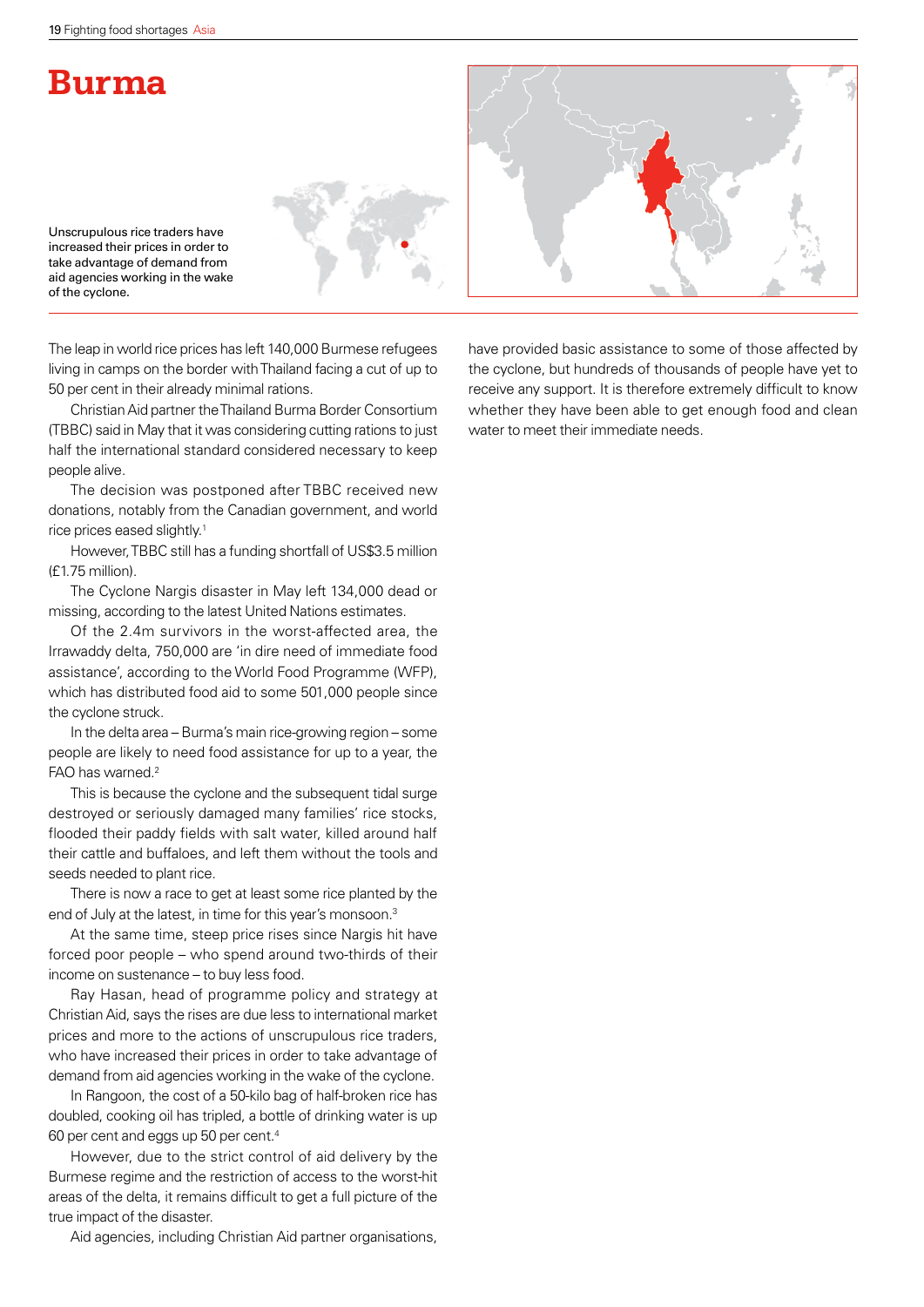## **India**



In early monsoon floods this year, crops and livestock have been destroyed, 93 people killed and 1,500,000 people moved to relief camps.

Rasani Prasad, an Indian fisherman, spends twice as much to feed his family as he did six months ago.

'We have not been able to eat full meals for many months because we have to spend 80 rupees (£0.96) per day on food, rather than 40 rupees,' he says. 'I cannot now afford to send my three children to school and we are facing many health problems.'

In spite of India's booming economic growth of 9 per cent, the poorest have been hit hard by the food crisis.

Grocery bills have shot up by an average of 40 per cent over the past year. In the capital, New Delhi, prices of pulses have gone up by between 20 and 35 per cent; in Mumbai, wheat costs have gone up by 24 per cent; and in south India, where rice is the staple food, rice prices have shot up by 40 per cent.<sup>1</sup>

India was self-sufficient in edible oils a decade ago, but now it largely imports them and the price has risen by 40 per cent during the past year.<sup>2</sup>

Anand Kumar, Christian Aid's country representative in India, says: 'Over the last few months India has experienced an unprecedented rise in food prices. These hikes have hit the poor hardest as they have less income to spare.'

More than 300 million people in India live in extreme poverty on less than US\$1 a day and over 500 million on less than US\$2 a day.3 Nearly half of all Indian children are undernourished, a far higher level than in most of sub-Saharan Africa. At least 80 million people go to bed hungry.4 The current rise in food prices is making these already shocking statistics even worse.

India is the second largest rice producer in the world, the third largest wheat producer and the seventh largest corn producer. As prices rose, the government in April banned the export of wheat, non-basmati rice and pulses, and imposed duty on exports of basmati rice, in what it said was a move to protect the poor.

Other countries believe these bans are driving up international prices and harming other south Asian countries by taking food off the global market. They also believe the bans are discouraging farmers from responding to market forces and investing in future production.

Indian leaders have blamed the rising prices on global factors, but there are also factors specific to India that have exacerbated matters.

Economic growth has mainly been confined to manufacturing and services, while agriculture – which provides employment for around 70 per cent of the 1.1 billion population – has grown just 2.5 per cent over the past five years.

In India productivity gains are stagnating in the grain-belt states of the north. Over-exploitation of the soil means that annual productivity is now lower than population growth. Fragmentation of land holdings, a fall in public investments in rural areas, especially in irrigation facilities, and a lack of proper credit support for farmers engaged in agriculture are also to blame.

Some 60 per cent of India's agricultural areas lacks irrigation so farmers are particularly vulnerable to droughts, which will get worse as climate change accelerates.

During the past decade millions of hectares of agricultural land were shifted to cash crops such as cotton, sugar cane, coffee or pepper, which commanded temporary high global prices at the time. Farmers who grow crops to sell, rather than growing their own food, are dependent on the market and therefore more vulnerable.

Farmers were also ruined by sharp price declines as trading restrictions were removed and tariffs were lowered. For example, the decision by the government to remove import duty on palm oil ruined domestic coconut farmers in the southern state of Kerala and led to the edible oil market in the state being taken over by foreign companies.

Early monsoon floods this year have destroyed crops and livestock in West Bengal, Assam and Orissa. Some 93 people have been killed and 1,500,000 people have had to move to relief camps.<sup>5</sup>

Christian Aid works through local partners in India to reduce the vulnerability of farmers to the vagaries of global markets by increasing self-sufficiency and community control over food production. The Deccan Development Society (DDS) for example has trained 4,000 female farmers in the southern state of Andhra Pradesh in sustainable farming techniques.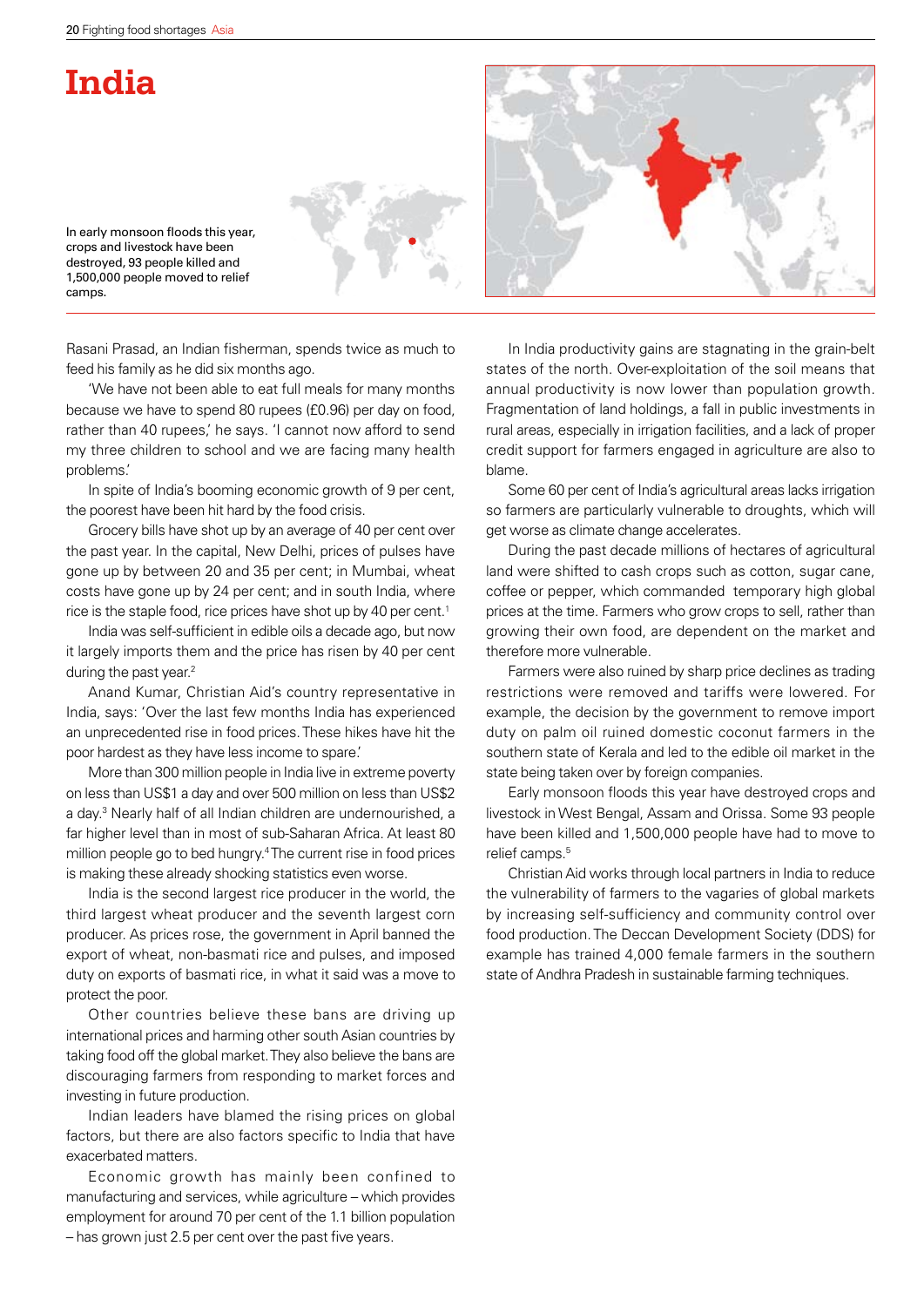## **Philippines**



The world's largest importer of rice, with 38 million people living on less than US\$2 a day.

Ministers have adopted desperate measures to prevent anger about high rice prices spilling over into violence as rice prices surged 50 per cent between March and June.<sup>1</sup>

Hoarders were warned they could be imprisoned for life, troops were drafted in to deliver subsidised rice to poor areas, and restaurants were urged to offer customers the option of half their normal portions.<sup>2</sup>

In June President Gloria Macapagal-Arroyo declared the country could become self-sufficient in rice within five years, under a government plan to invest in fertiliser, irrigation, education, rice dryers and other infrastructure.<sup>3</sup>

At present, however, it is the world's largest importer of rice,<sup>4</sup> leaving its 89 million people very vulnerable to increases in the global price of rice.

Food security was a problem in the Philippines before the current price increases. The WFP restarted its work in the country in 2006, after an absence of ten years.

For the 43 per cent of the population who live on less than US\$2 a day – some 38 million people – the price rises are potentially disastrous.<sup>5</sup>

The situation is critical in the Mindanao region, where fighting between the government and separatist Muslim rebels has created an internally displaced population of at least 120,000.6

The WFP is trying to support two million people in the areas affected by conflict. In June it said that more than 60 per cent of the households it had assessed have 'very poor access to food' while 30 per cent were 'taking life-threatening risks to meet daily food needs'.7

'Due to rising prices, a further deterioration in food security is expected as the majority of the population in conflict-affected areas purchase the bulk of their food on the market,' it warns.<sup>8</sup>

The government has responded to the latest crisis with help for a minority of the very poorest families. Around a third of the families living below the poverty line in the Manila area will get cards entitling them to buy subsidised rice.<sup>9</sup>

In the provinces, some 300,000 families are to be given cash for healthcare and each child's attendance at school. However, this represents only seven per cent of the total number of poor families in the country.<sup>10</sup>

People are trying to cope by abandoning expensive foods such as meat and surviving on rice and noodles. In the central Visayas region, newspapers report that farmers are living on their root crops and selling their livestock in order to buy food.<sup>11</sup>

Other factors in the current crisis include the rapid

conversion of irrigated agricultural land to urban use over the past 20 years, and the rapid rise in the country's population, which has ballooned from 60 million in 1990 to around 90 million in 2008.

Government critics say that its polices have contributed to food price rises by focusing on industrial development while neglecting agriculture and abandoning the goal of national selfsufficiency in food.

Some Christian Aid partner organisations in the Philippines work to challenge such policies; others strengthen the rights and incomes of the urban poor and of small farmers, who are vulnerable to being evicted from their homes and land. This, in turn, disrupts their ability to buy and grow food.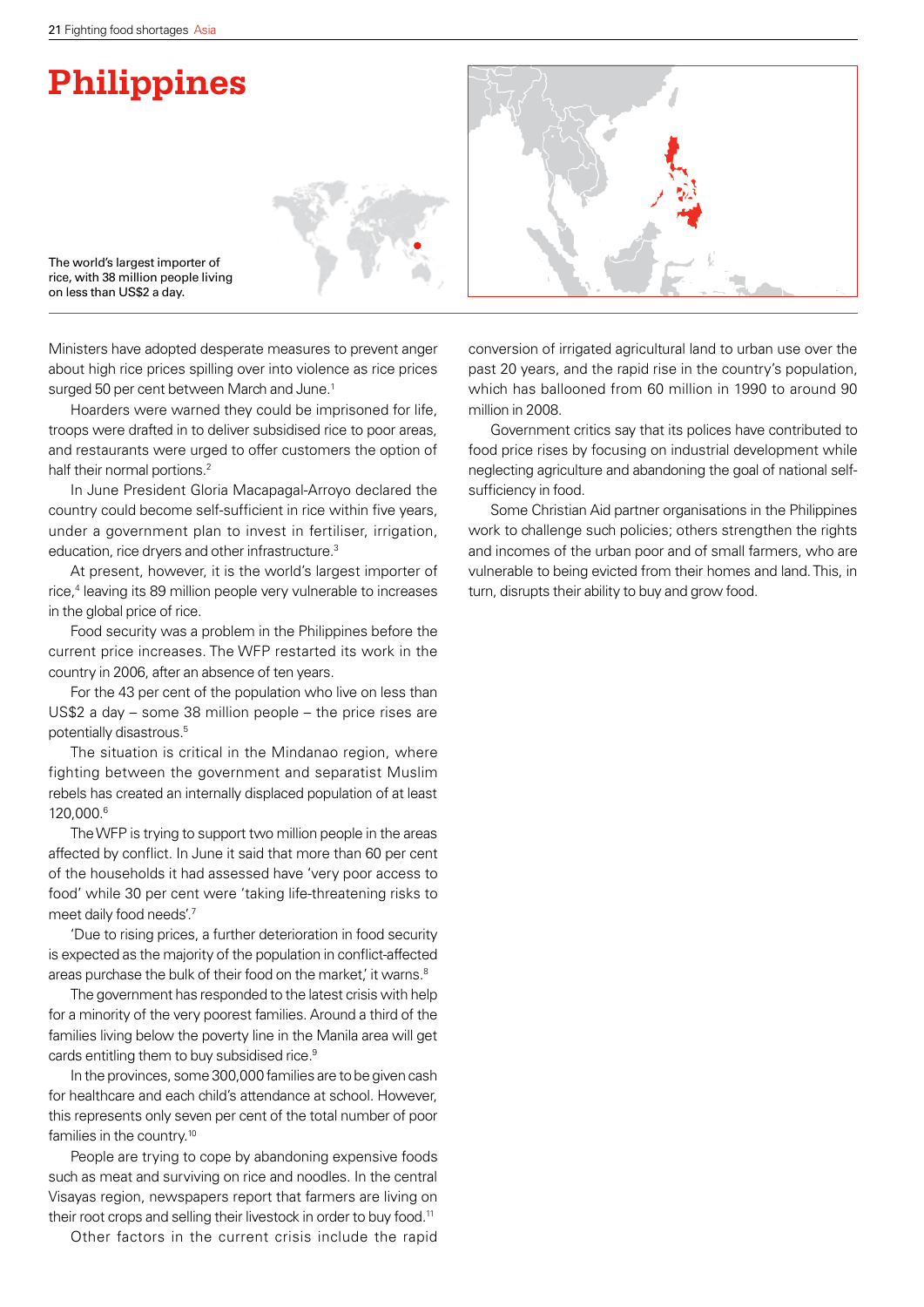## **Sri Lanka**



At least two million poor families will not get the minimum amount of rice they need.

Soaring food prices have left millions of poor people in Sri Lanka facing terrible choices. Many spend about 80 per cent of their already meagre incomes on food and when food prices rise by half, they have to decide what to sacrifice.<sup>1</sup>

In the year to March 2008, the price of rice rose by 40 to 80 per cent (depending on quality); wheat flour by 72.5 per cent; pulses by 85 per cent; and potatoes by 16 per cent.<sup>2</sup>

Sarath Fernando of Christian Aid partner Movement for Land and Agricultural Reform (Monlar) says that as a result of the price rises, at least two million poor families will not get the minimum amount of rice that they need, let alone other foods and personal requirements such as healthcare and transport.

'In addition to the high rates of malnutrition and hunger, the growth in suicide rates and growing indebtedness are clear indicators of the poor being pushed beyond the threshold of survival,' he states.

Malnutrition was a problem in Sri Lanka long before the current crisis, according the United Nations Development Programme. Twenty-two per cent of the population were undernourished in 2004, while 29 per cent of children under five were underweight for their age and 18 per cent were stunted.

The situation is significantly worse in the north and east of the country, which is affected by fighting between the Tamil Tigers and government forces. A World Food Programme survey in 2003 found malnutrition rates among five- to sevenyear-olds in the north and east were up to twice as high as the national average.<sup>3</sup>

Sri Lanka's current food crisis has important domestic, as well as international, causes. The north and east of Sri Lanka were once the country's 'bread basket'. Since fighting started in 1983, thousands of acres of farmland have been abandoned as people flee dangerous areas, says Christian Aid's Sri Lanka programme manager, Tess Dico-Young.4

In addition, restrictions on the movement of agricultural specialists and non-governmental organisations have prevented small farmers getting the technical and financial support they need. Recent changes in weather patterns are also damaging farmers' ability to grow food, says Dico-Young.

A further, fundamental problem is that the economy is not run in the interests of the rural poor.

Monlar is working to build a consensus between Sri Lankan academics and non-governmental organisations, about how politicians should tackle unaffordable food prices. Its latest statement calls for food sovereignty (the right of

countries to define their own food and agricultural polices) and environmentally sustainable small-scale farming, challenging economic policies such as aggressive trade liberalisation.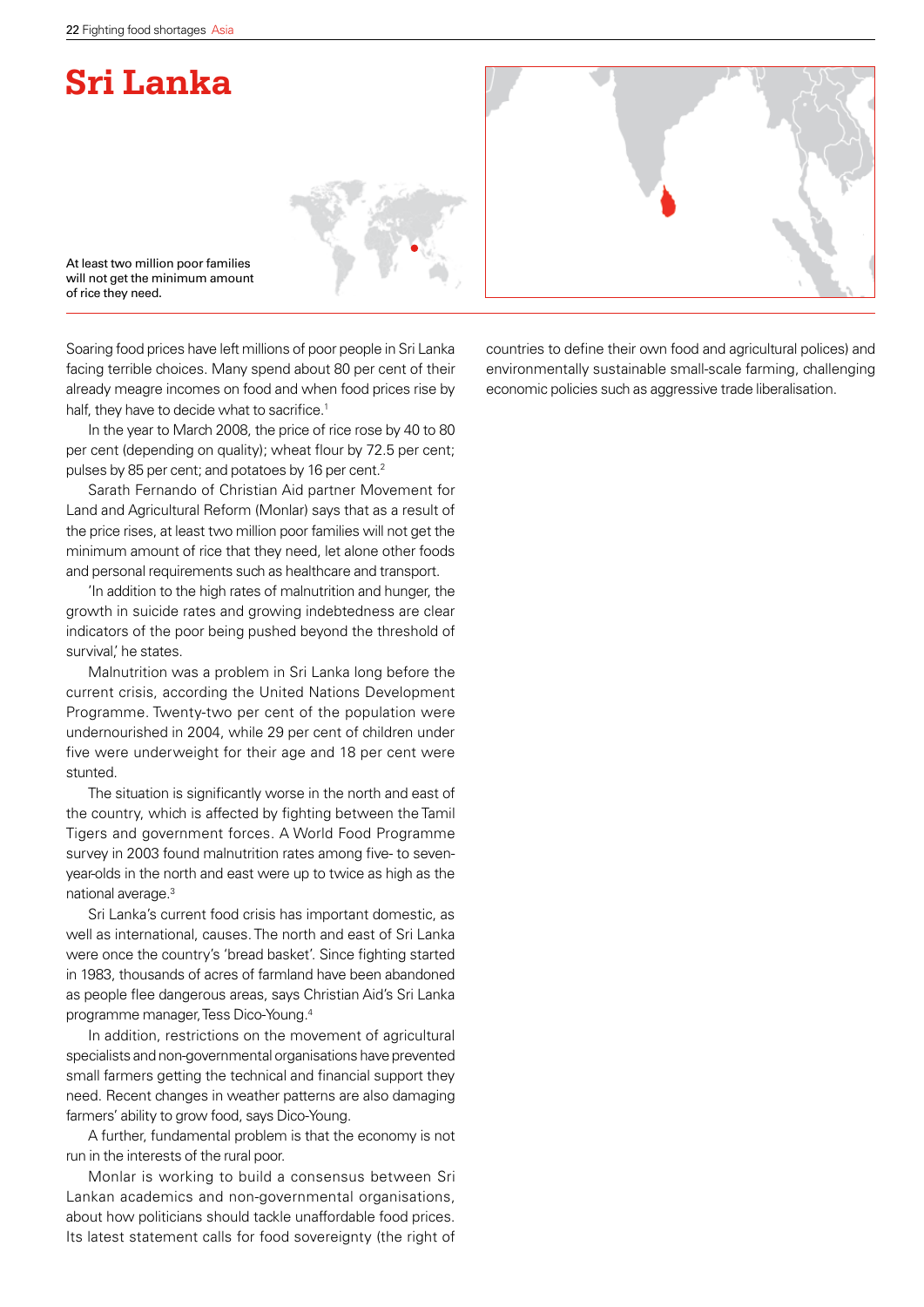## **Tajikistan**

Freezing winters, blistering summers, crop failures, plant and animal disease – and now a plague of locusts.

An invasion of crop-destroying locusts is only the latest in a catalogue of crises hitting Tajikistan this year.

During the country's coldest winter for three decades, temperatures plunged to -25°C, electricity, gas and water were rationed, and the price of food climbed.<sup>1</sup>

By February the price of bread had doubled in 12 months, leaving people struggling to afford food and fuel.<sup>2</sup>

Almost two-thirds of Tajikistan's 6.6 million people live on less than US\$2.15 a day, with the poorest now spending more than 70 per cent of their incomes on food.<sup>3</sup>

People have responded to the food price rises by panicbuying wheat flour, vegetable oil and rice.<sup>4</sup>

Climate change appears to be adding to Tajikistan's food insecurity. Research last year, funded by Christian Aid, found farmers complaining of unusually hot weather, drier soils, snowfall at unusual times, crop failures caused by scorching weather, and an increase in the animal and plant diseases that thrive in higher temperatures.<sup>5</sup>

The crippling cold and fuel rationing of winter was followed by unusually dry weather. Without electricity to power water pumps and tube wells, farmers had only a fraction of the water they needed in late spring. As a result, their wheat crop failed to grow properly, according to the United Nations.<sup>6</sup>

This can only worsen the country's food security. Even a year ago the situation was so bad that the WFP launched a twoyear programme to help 591,000 people – almost one in ten of the entire population.<sup>7</sup>

In April more than 220,000 hectares of Tajik farmland was hit again, this time by a plague of locusts from Morocco. Although the insects arrive every year, their numbers were especially high, and the Tajik army was sent in to try to control them.<sup>8</sup>

In May the Khatlon region in the south-west of the country suffered from storms, floods, mudflows and landslides, which damaged crops and property, and killed one person.<sup>9</sup>

Now, according to Christian Aid's country representative, Surayo Yuldasheva, the summer is forecast to be especially hot, which means that drought could damage whatever crops are left.

'The situation is not likely to get better, only worse,' says Yuldasheva. 'All this is increasing unrest, especially in the remote areas of the country.'

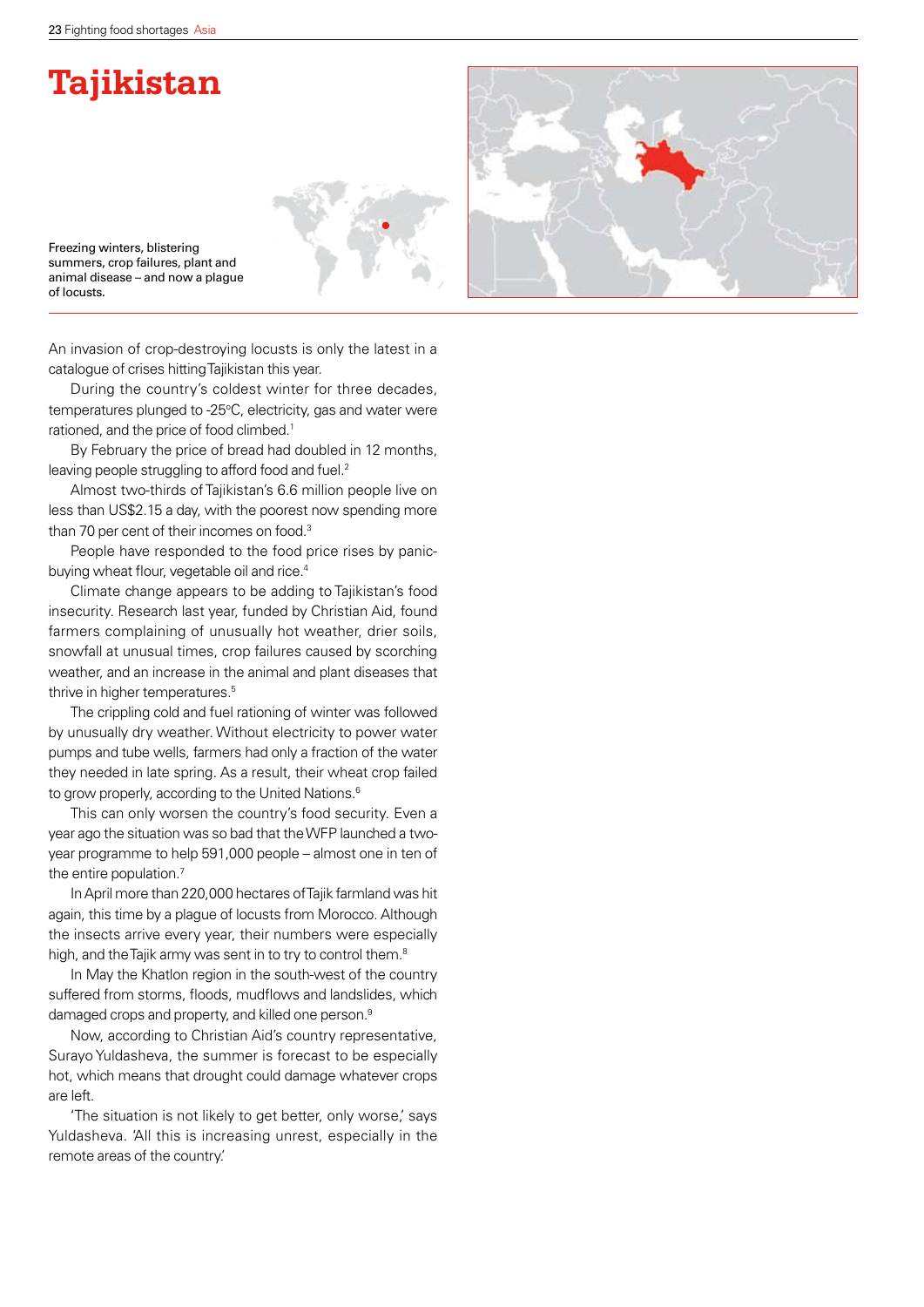# **Latin America and the Caribbean**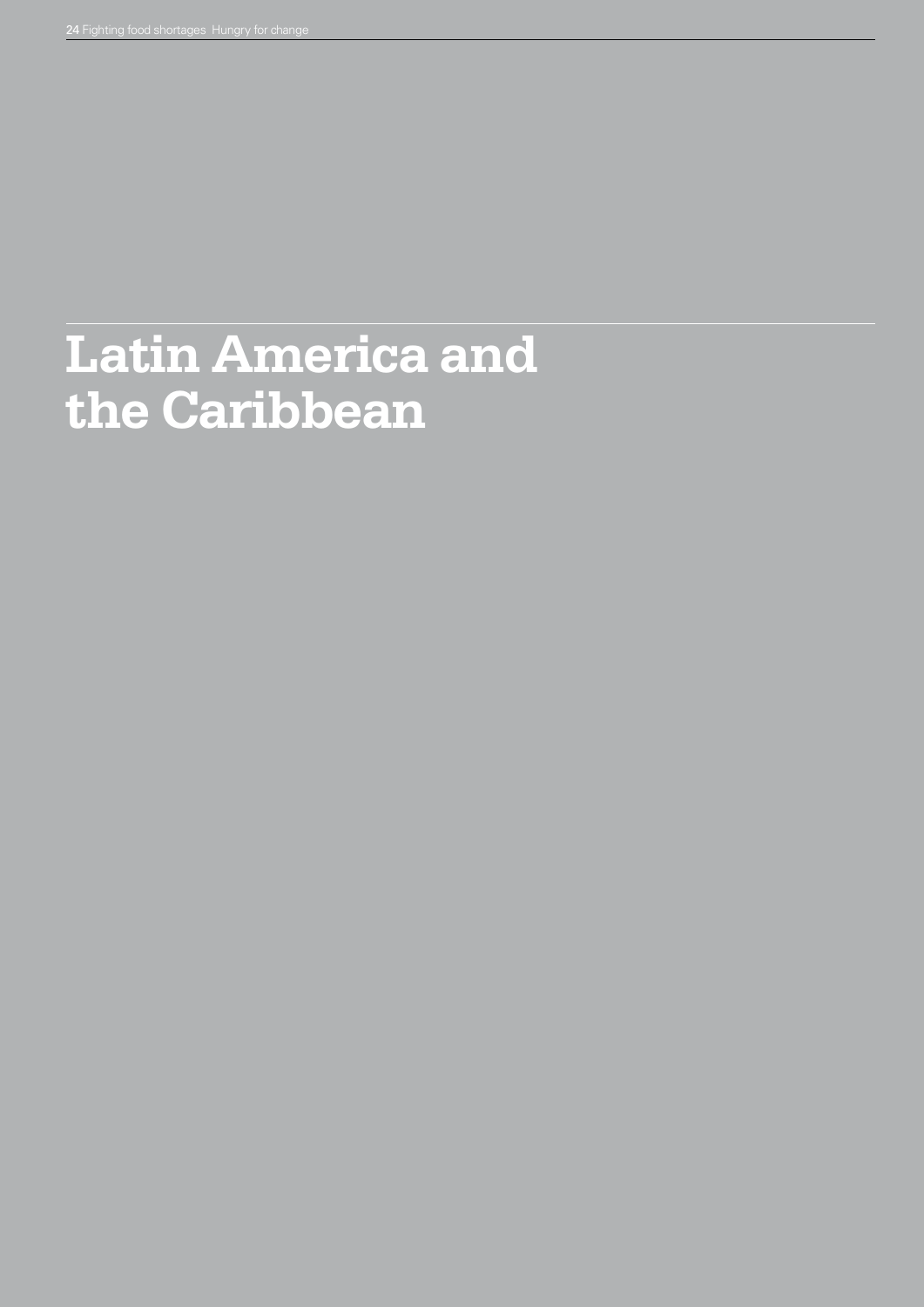## **Guatemala**







Even before the current food crisis, Guatemalan children were among the most malnourished in the world.

According to Unicef, only Afghanistan, Burundi, Ethiopia, Nepal and Yemen had worse rates of chronic child malnutrition, which leads to stunted growth.<sup>1</sup>

Guatemala is defined by the World Bank as a 'middle income country', but it suffers from remarkably unequal income distribution. Almost 57 per cent of Guatemalans are poor and 21 per cent live in extreme poverty.<sup>2</sup>

Since food prices began rising sharply, even those with a regular income can no longer make ends meet. The minimum wage in Guatemala ranges from 1410 to 1455 quetzals (£97- £100) per month, but it now costs 1752 (£121) to pay for a monthly shop that fulfils basic nutritional requirements.<sup>3</sup>

A number of factors have contributed to the rise in prices. One of the most significant is the fall in US wheat exports to Guatemala as US farmers devote more land to cultivating biofuels in order to benefit from subsidies. In Guatemala itself more land is now being used for biofuel crops such as sugar cane and African oil palm.

The situation in the east of the country is particularly stark. When Hurricane Stan struck in October 2005, more than 1,000 people were killed and 80 per cent of the maize harvest was destroyed. Nearly three years on, people are still struggling to recoup their losses. The silt left behind by the widespread flooding also left the land much less productive.

The eastern highlands are the poorest area of the country. Christian Aid supports an organisation there called Bethania, which runs a community health centre with a specialist infantmalnutrition clinic.

In 1970, Guatemala was the chief grain producer in Central America and was self-sufficient in beans, rice and maize. Following structural adjustment programmes designed by international financial institutions, the government's policies began to favour cultivation of African oil palm and sugar cane over the production of basic food stuffs. Both of these cash crops require a lot of water and land, and fewer agricultural labourers.

Between 1990-2005 the production of beans fell by 25.9 per cent; maize by 22.2 per cent; wheat by 80.4 per cent; and rice by 22.7 per cent. Over the same period the cultivation of sugar cane increased by 98.6 per cent.<sup>4</sup>

Guatemala is now a net importer of food and it is highly vulnerable to international price fluctuations. The Central American Free Trade Agreement (Cafta), which lifted the few

remaining trade barriers, has accelerated this process still further. Local farmers cannot compete with subsidised food from abroad.

The balance of trade between Guatemala and the US was always favourable to Guatemala until 2006 when Cafta came into force. Guatemala now posts a US\$409 million trade deficit with the US, compared with a US\$302 million surplus in 2005.<sup>5</sup>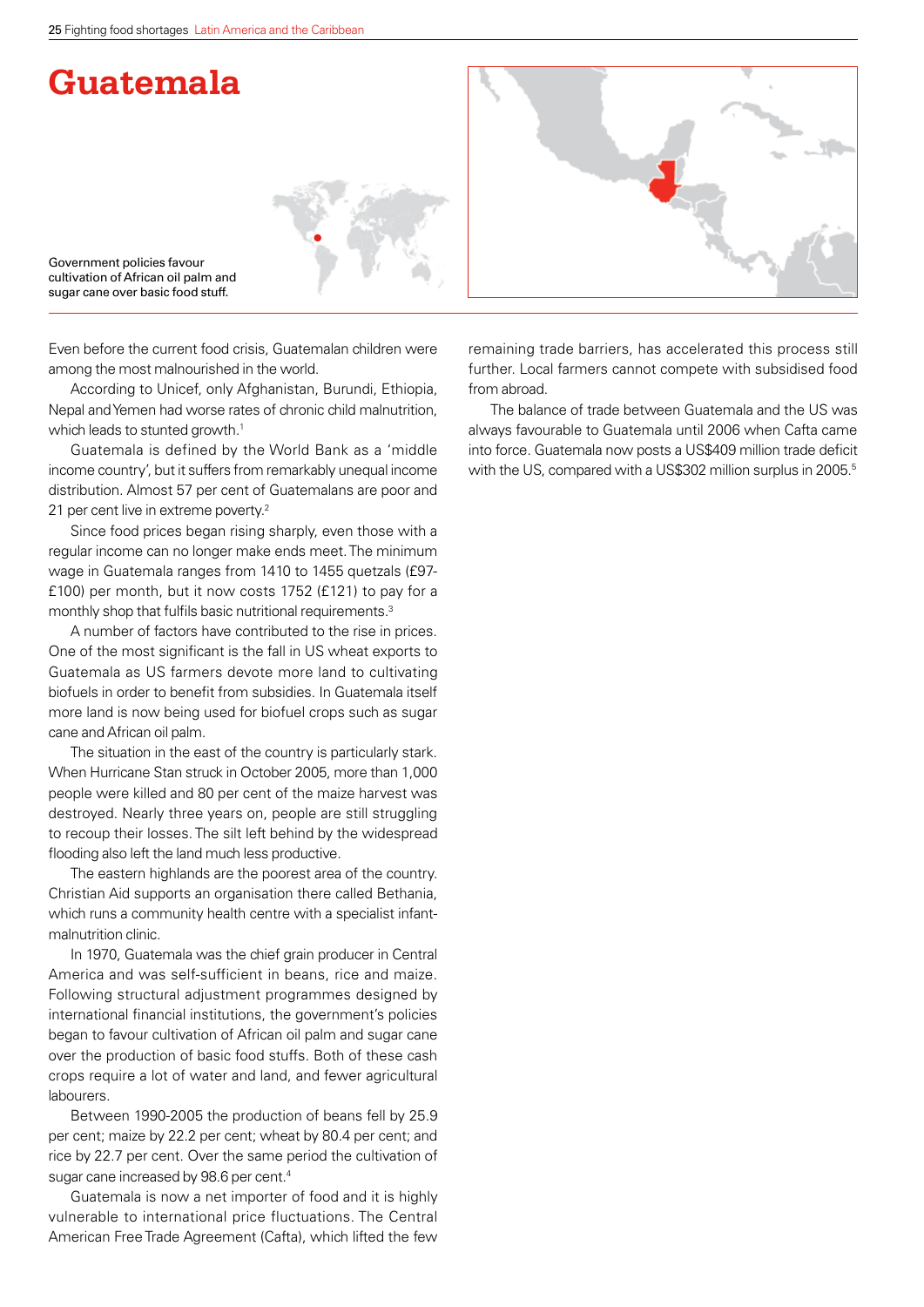## **Haiti**



In April, five people were killed as food riots broke out in the capital, Port-au-Prince.

Haiti is the poorest country in the Western hemisphere, ranking below Bangladesh in the United Nations international poverty scale.<sup>1</sup>

Even before the current food crisis, it ranked with Somalia and Afghanistan as one of the three countries of the world with the lowest daily calorific intake per capita.

Some 2.4 million Haitians – a quarter of the population – could not afford the minimum recommended by the World Health Organization.<sup>2</sup>

But until recently the nation was full of optimism. A democratically elected government was in place after years of uncertainty following the ousting of President Jean-Bertrand Aristide in 2004.

Then the price of rice and other basic foods began soaring and the country's stability and security was once again thrown into jeopardy.

Sylvie St Fleur, a factory worker in her fifties who has recently lost her job, described the situation: 'If you used to buy a sack of rice for 1,000 gourdes (£13.30), you have to buy it at 1,500 gourdes (£20.05) now. Even if you work for the minimum wage of 70 gourdes (£0.93) a day, you can't buy a gallon of gas for 150 gourdes (£1.97). You see, you can work for two whole days and you can't even buy a gallon of gas.'3

In April, five people were killed as riots broke out in the capital, Port-au-Prince. Looters ransacked shops and protesters stormed the presidential palace. The government of President René Préval survived, but only after Préval sacked his Prime Minister and promised food subsidies for a limited period.4

Thirty years ago, most of the elements of the Haitian diet were produced locally. Now the situation is completely reversed and Haiti has become a net importer of food.5

Two structural adjustment programmes designed by the IMF and the World Bank in 1986 and 1994 greatly accelerated this process by forcing the Caribbean island to reduce import tariffs on basic foodstuffs drastically.6

For most Haitians this policy was disastrous. Haiti now imports more food than any other product, using 80 per cent of its export earnings just to pay for food.

As food imports increased, local production decreased because local farmers were being undercut by subsidised imported food, mainly from the United States. Under the US Farm Bill, American farmers received \$13.4 billion in subsidies in 2006.7 Haiti is now the third largest importer of US-produced rice after Mexico and Japan.<sup>8</sup> Once an exporter of rice, Haiti now imports an estimated 82 per cent of total consumption.

Small farmers were forced to abandon their land in search of work in garment assembly factories or petty trading. When US farmers recently began devoting more of their land to growing crops for biofuels – to benefit from generous subsidies – there was less excess food to dump on the Haitian market. However, the agricultural sector in Haiti cannot recover instantly to meet the newly increased demand.

Christian Aid supports an innovative project called Veterimed, which has opened dairies throughout the country. This gives farmers a market for their milk, which is processed into yogurt, cheese and sugary drinks to sell locally.

Christian Aid believes that this kind of agricultural investment is the only way forward for Haiti: to ensure that Haitian families have enough to eat, and to enable Haiti to begin to build a stable economy.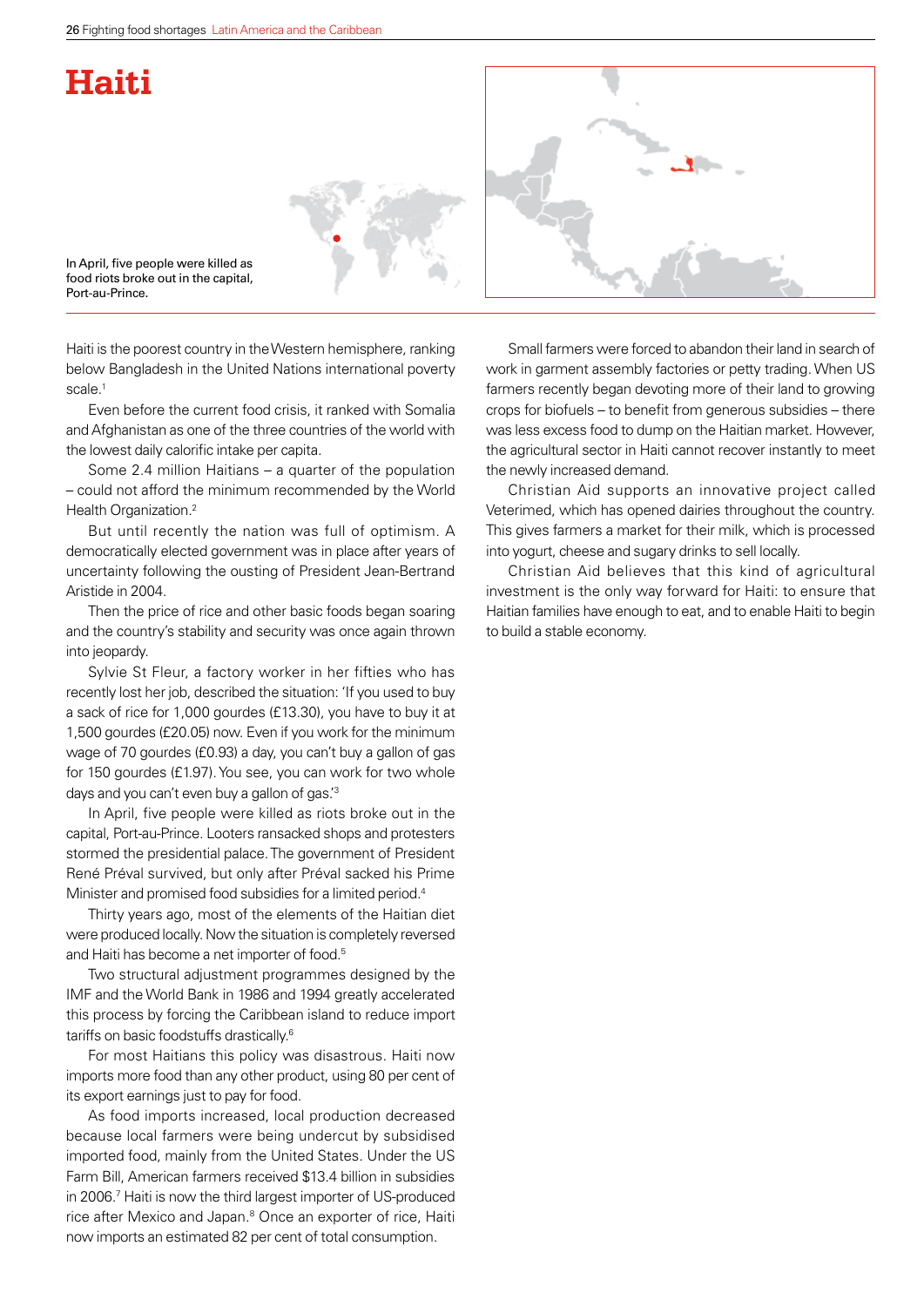### **Endnotes**

### Africa

### **Burkina Faso**

**1** 'Burkina Faso: riots shut down main towns', report by Irin, the news service of the United Nations Office for the Coordination of Humanitarian Affairs, (OCHA) 22 February 2008.

#### **2** Ibid.

**3** *Human Development Report 2007/2008,* United Nations Development Programme (UNDP).

**4** Monthly situation report, OCHA regional office for west Africa, 8 June 2008.

**5** World Food Programme (WFP), *Operational Requirements, Shortfalls and Priorities for 2008*, 1 June 2008.

**6** Burkina Faso: Floods Flash Appeal 2007, Food and Agriculture Organisation of the United Nations (FAO).

**7** 'Burkina Faso: violence between farmers and nomads kills fifteen', report by Irin, the news service of OCHA, 10 June 2008.

**8** 'Burkina Faso: Census shows population growth rising', report by Irin, the news service of OCHA, 22 August 2007.

**9** Monthly situation report, OCHA regional office for west Africa, 8 June 2008.

### **Democratic Republic of Congo**

**1** 'Where we work – Congo (DR),' WFP website, www.wfp.org

**2** FAO website, www.fao.org

**3** 'DR Congo: Starving in North Kivu', Norwegian Refugee Council press release, 13 June 2008. See also 'Hunger's Global Hotspots' WFP, 24 June 2008.

**4** 'Where we work – Congo (DR),' WFP website, www.wfp.org

#### **5** Ibid.

### **Egypt**

**1** Middle East Online, www. middle-east-online.com/ English/?id=25325

**2** 'Can bread subsidies continue in their present form?', report by Irin, the news service of OCHA, 10 April 2008.

**3** *Egypt Grain and Feed,* US Department of Agriculture Foreign Agricultural Service GAIN report, 26 February 2007.

**4** 'Can bread subsidies continue in their present form?', report by Irin, the news service of OCHA, 10 April 2008.

### **5** Ibid.

**6** 'The Daily Struggle for Food', Spiegel Online, 18 April 2008, www.spiegel.de/international/ world/0,1518,548300,00.html

**7** 'FAO Global Information and Early Warning System', 'Measures taken by government to limit the impact of high international cereal prices.' See www.fao.org/GIEWS/ english/policy/1.htm

### **Ethiopia**

**1** 'UNICEF makes plea for additional resources to help stave off malnutrition in Ethiopia', UNICEF press release, 2 June 2008.

**2** *Ethiopia: Humanitarian Bulletin*, OCHA, 16 June 2008.

**3** Abiy Hailu, Christian Aid country manager for Ethiopia.

**4** *Situation report: drought/food crisis in Ethiopia*, OCHA, 20 June 2008.

**5** *Update on the current humanitarian situation in Ethiopia*, internal Christian Aid briefing, June 2008.

**6** *Situation report: drought/food crisis in Ethiopia*, OCHA, 20 June 2008.

**7** *Update on the current humanitarian situation in Ethiopia*, internal Christian Aid briefing, June 2008.

**8** Abiy Hailu, Christian Aid country manager for Ethiopia.

**9** *Ethiopia: Humanitarian Bulletin,* OCHA, 16 June 2008.

### **Kenya**

**1** 'Clashes at Nairobi food protest', BBC News online, 31 May 2008. http://news.bbc.co.uk/1/hi/world/ africa/7429303.stm

**2** Kenya fact sheet, OCHA, 29 May 2008.

**3** *Kenya: revised emergency response plan 2008*, FAO, 8 April 2008.

#### **4** Ibid.

**5** 'East Africa: budgets to ease food crisis,' Irin, the news service of OCHA, 13 June 2008.

**6** East Africa regional report on market prices, Famine Early Warning Systems Network, April/ May 2008.

**7** Philip Ngunjiri, 'Starvation stalks the poor in Kenya', *The East African,* 15 June 2008.

**8** *Human Development Report 2007/2008,* UNDP.

**9** 'Kenya-Tanzania: budgets to ease food crisis', Irin, news of OCHA, 13 June 2008.

**10** *Human Development Report 2007/2008,* UNDP.

**11** Humanitarian update vol.23 5-11, June 2008, Office of the United Nations Coordinator in Kenya.

**12** 'Food crisis prompts diet changes in Kenya', Irin, the news service of OCHA, 12 June 2008.

**13** *Shortfalls and Priorities for 2008,* WFP Operational Requirements, 1 June 2008.

**14** *Humanitarian update vol.23 5-11*, Office of the United Nations Coordinator in Kenya, June 2008.

**15** *Shortfalls and Priorities for 2008,* WFP's Operational Requirements, 1 June 2008.

**16** 'Kenya-Tanzania: budgets to

ease food crisis', Irin, the news service of OCHA, 13 June 2008.

**17** *East Africa regional report on market prices*, Famine Early Warning Systems Network, April/ May 2008.

#### **Malawi**

**1** 'Where we work – Malawi', WFP website, www.wfp.org

**2** Flash appeal for Malawi, OCHA, 29 August 2005.

**3** Famine Early Warning System Network information on Malawi, 29 February 2008, see www. fews.net

#### **4** Ibid.

**5** Deborah Chipofya, 'Food shortage rumours pushing up price of maize', *The Daily Times*, 11 June 2008.

**6** Charlotte Timson, Christian Aid's country manager for Malawi, 24 April 2008.

**7** Food security update for Malawi, 20 June, internal Christian Aid briefing.

**8** Charlotte Timson, Christian Aid's country manager for Malawi, 19 June 2008.

**9** *Human Development Report 2007/2008,* UNDP.

**10** Famine Early Warning System Network information on Malawi, see www.fews.net

**11** 'Where we work – Malawi', WFP website.

**12** Famine Early Warning System Network information on Malawi, see www.fews.net

**13** 'Malawi eyes markets to help manage drought risk', World Bank press release, 16 June 2008.

### Asia

### **Bangladesh**

**1** *Bangladesh Ends Cheap Rice Sales in the Capital*, AFP report, 7 June 2008.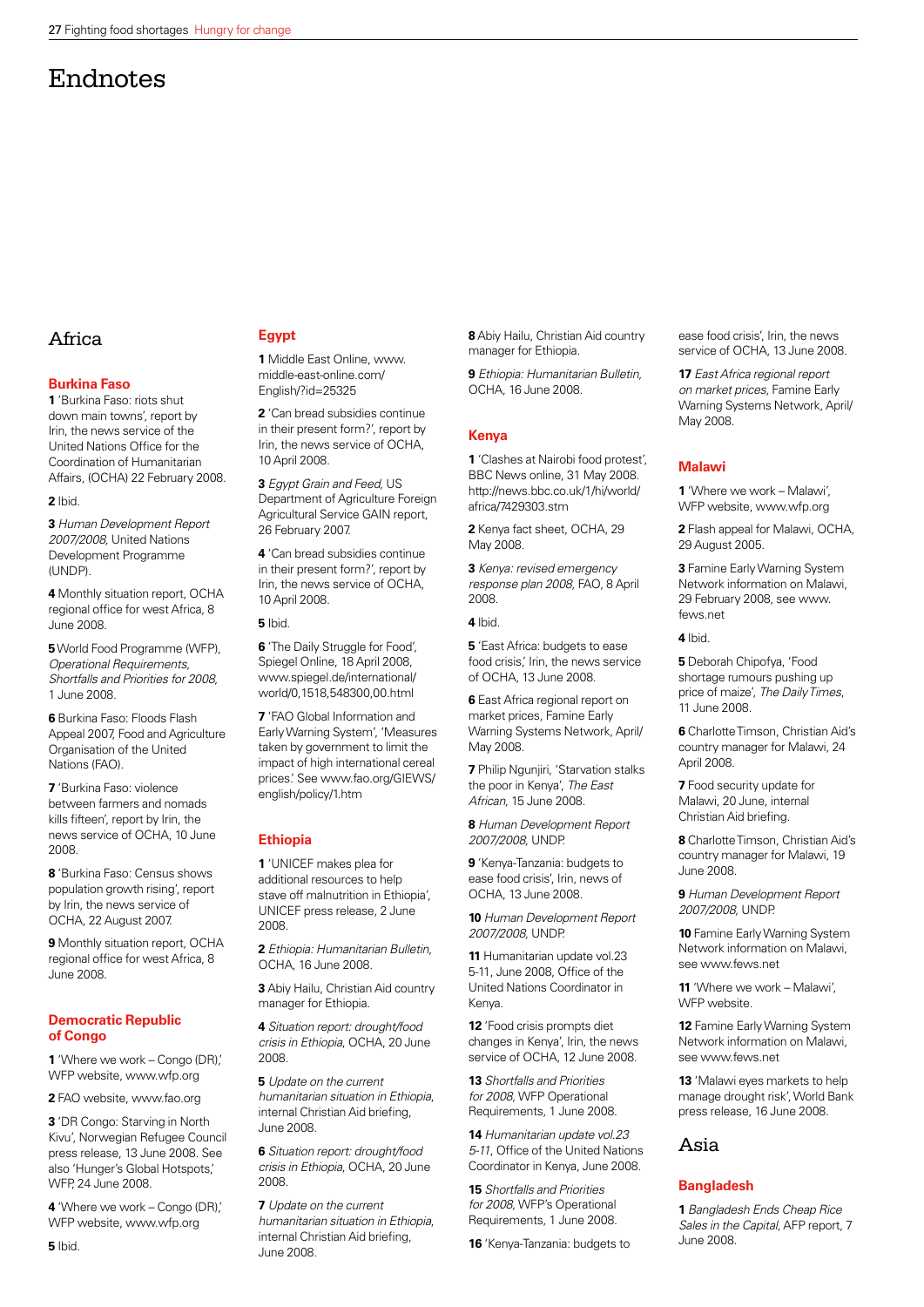**2** *Rise of Food Prices and the Situation of Working People in Dhaka*, non-governmental organisation Sramabikash Kendra study, April 2008.

**3** *Human Development Report 2007/2008,* UNDP.

**4** 'Food riots erupt near Bangladeshi capital', *Times of India*, 12 April 2008. http:// timesofindia.indiatimes. com/Food\_riots\_erupt near\_Bangladesh\_capital/ articleshow/2947769.cms)

**5** *Rise of Food Prices and the Situation of Working People in Dhaka*, non-governmental organisation Sramabikash Kendra study, April 2008.

**6** Early monsoon floods 'point to climate change', Irin, the news service of the United Nations Office for the Coordination of Humanitarian Affairs (OCHA), 25 June 2008.

**7** Dwijen Mallick, of Christian Aid partner Bangladesh Centre for Advanced Studies, 17 April 2007.

### **Burma**

**1** TBBC is a consortium of 11 non-governmental organisations based in Bangkok and registered as a charity in England and Wales.

**2** 'Myanmar: food assistance "likely" for up to a year', report by Irin, the news service of OCHA, 9 June 2008.

#### **3** Ibid.

**4** 'Food insecurity on the rise in Myanmar', Food and Agriculture Organisation of the United Nations (FAO) press release, 23 May 2008.

### **India**

**1** *The Economic Times*, 6 April 2008.

**2** Aseem Shrivastava, 'The failed harvest of food policy', Himal Mag, 8 June, 2008.

**3** Department for International

Development, *Ending Poverty in India*, 2007.

**4** www.dfid.gov.uk/countries/asia/ india.asp

**5** Action by Churches Together (ACT) alert, 27 June 2008.

### **Philippines**

**1** 'Philippines: rice crisis increasing poverty', Irin, the news service of OCHA, 9 June 2008.

**2** Laurence Ong, 'Rice prices hit Philippines poor', BBC news website, 4 June 2008.

**3** 'PGMA vows rice sufficiency in five years', government of the Philippines press release, 10 June 2008.

**4** Figures from US Department of Agriculture, see www.irri.org/ science/ricestat/data/may2008/ WRS2008-Table10-USDA.pdf

**5** *Human Development Report 2007/2008,* UNDP; population figure from National Statistics Office, Republic of the Philippines.

**6** 'Internal Displacement Monitoring Centre', country page for the Philippines. www.internal-displacement.org

**7** *Shortfalls and Priorities for 2008,*  WFP Operational Requirements, 4 June 2008.

#### **8** Ibid.

**9** 'Philippines: poor squeezed by high prices, food shortages', Irin, news service of OCHA, 6 May 2008.

**10** Ibid.

**11** Ibid.

### **Sri Lanka**

**1** Sarath Fernando, *Food prices – can the poor afford it?*, Christian Aid partner Movement for Land and Agricultural Reform, 14 April 2008.

#### **2** Ibid.

**3** WFP, 'Where we work – Sri

Lanka' section of website: www. wfp.org

**4** Tess Dico-Young*, The key driving factors behind the food crisis in Sri Lanka*, Christian Aid Sri Lanka programme manager, 18 April 2008.

#### **Tajikistan**

**1** 'WFP to feed 200,000 vulnerable people affected by food emergency in Tajikistan', WFP press release, 22 February 2008.

**2** 'Poorest countries' cereal bill continues to soar, governments try to limit impact', FAO press release, 11 April 2008.

**3** 'Where we work – Tajikistan', WFP website, www.wfp.org

**4** *Tajikistan – Compound Crisis,*  Situation report number 8, OCHA, 13 May 2008.

**5** *The Human Face of Climate Change*, Christian Aid, November 2007, p9.

**6** *Tajikistan – Compound Crisis*, Situation report number 8, OCHA, 13 May 2008.

**7** 'Where we work – Tajikistan', WFP website, see www.wfp.org

**8** 'Central Asia: locust invasion worsens region's food woes', Radio Free Europe press release, 3 June 2008.

**9** *Tajikistan – Compound Crisis*, Situation report number 8, OCHA, 13 May 2008.

### Latin America and the Caribbean

#### **Guatemala**

**1** Unicef, *The State of the World's Children*, 2006.

**2** 'Where we work – Guatemala', WFP website, www.wfp.org/ country\_brief/indexcountry. asp?country=320

**3** 'El Derecho a la Alimentación y la Crisis Alimentaria en

Guatemala', Noticas del Valle, 24 April 2008, www.noticiasdelvalle. com/1209062688O-3.html

**4** Adelaida Gonzalez Menendez, Ante la Crisis Alimentaria la lucha contra el Hambre requiere de acciones urgentes, for Centro Internacional para Investigaciones en Derechos Humanos, 23 April 2008.

**5** Umberto Mazzei, *A year of CAFTA,* Centre for International Policy, 9 Aug 2007, www.ircamericas.org/ esp/4462#comments

#### **Haiti**

**1** *Human Development Report 2007/2008,* UNDP, http://hdr.undp. org/en/media/hdr\_20072008\_en\_ complete.pdf

**2** 'Where we work', WFP website, www.wfp.org/country\_brief/ indexcountry.asp?country=332

**3** Mark Schuller, *Haiti Food Riots Unnerving But Not Surprising*, Centre for International Policy, 25 April 2008, http://americas.irconline.org/am/5186

**4** *The Guardian* interactive guide to the food crisis, www. guardian.co.uk/environment/ interactive/2008/may/27/ foodcrisis

**5** Claire McGuigan*, Agricultural Liberalisation in Haiti*, Christian Aid report, March 2006, p10.

http://haitisupport.gn.apc.org/ Haiti\_Agricultural\_Liberalization\_ Report.pdf

#### **6** Ibid, p9.

**7** Mark Schuller, *Haiti Food Riots Unnerving But Not Surprising*, Centre for International Policy, 25 April 2008, http://americas.irconline.org/am/5186

**8** Reed Lindsay, 'Haiti on the "Death Plan" ', *The Nation,* 15 May 2008, www.thenation.com/ doc/20080602/lindsay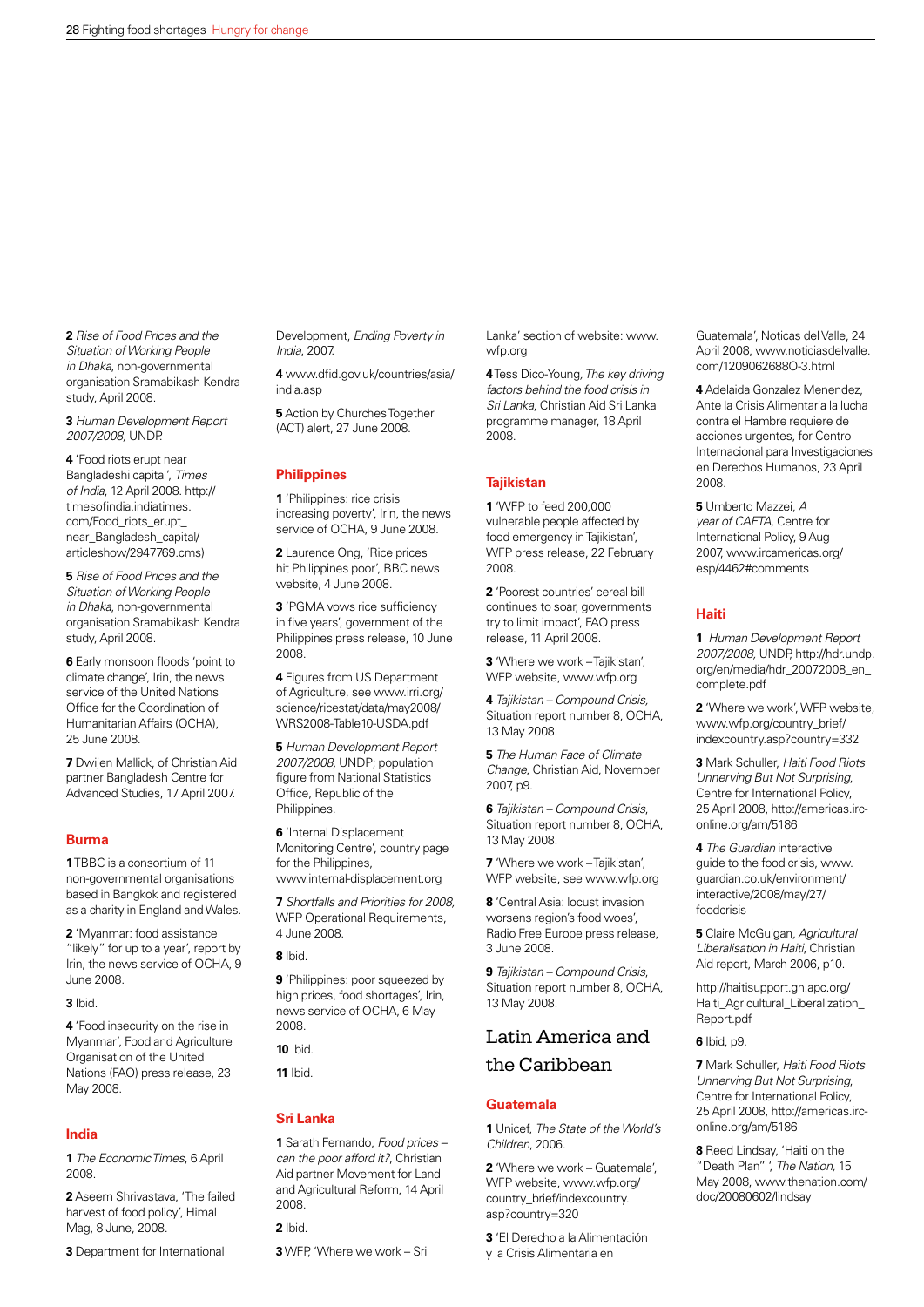## Acknowledgments

This report was written by Oliver Pearce, Andrew Hogg, Rachel Baird, Sarah Wilson and Anjali Kwatra.

**With special thanks** to Alex Cobham, Daniel Jones and Rachel Stevens.

Sub-edited by Sophy Kershaw. Design and production by Tim Bryan.

Copyright Christian Aid, July 2008

For more information, contact Christian Aid's media office on 020 7523 2421 or 07850 242950 or press@christian-aid.org